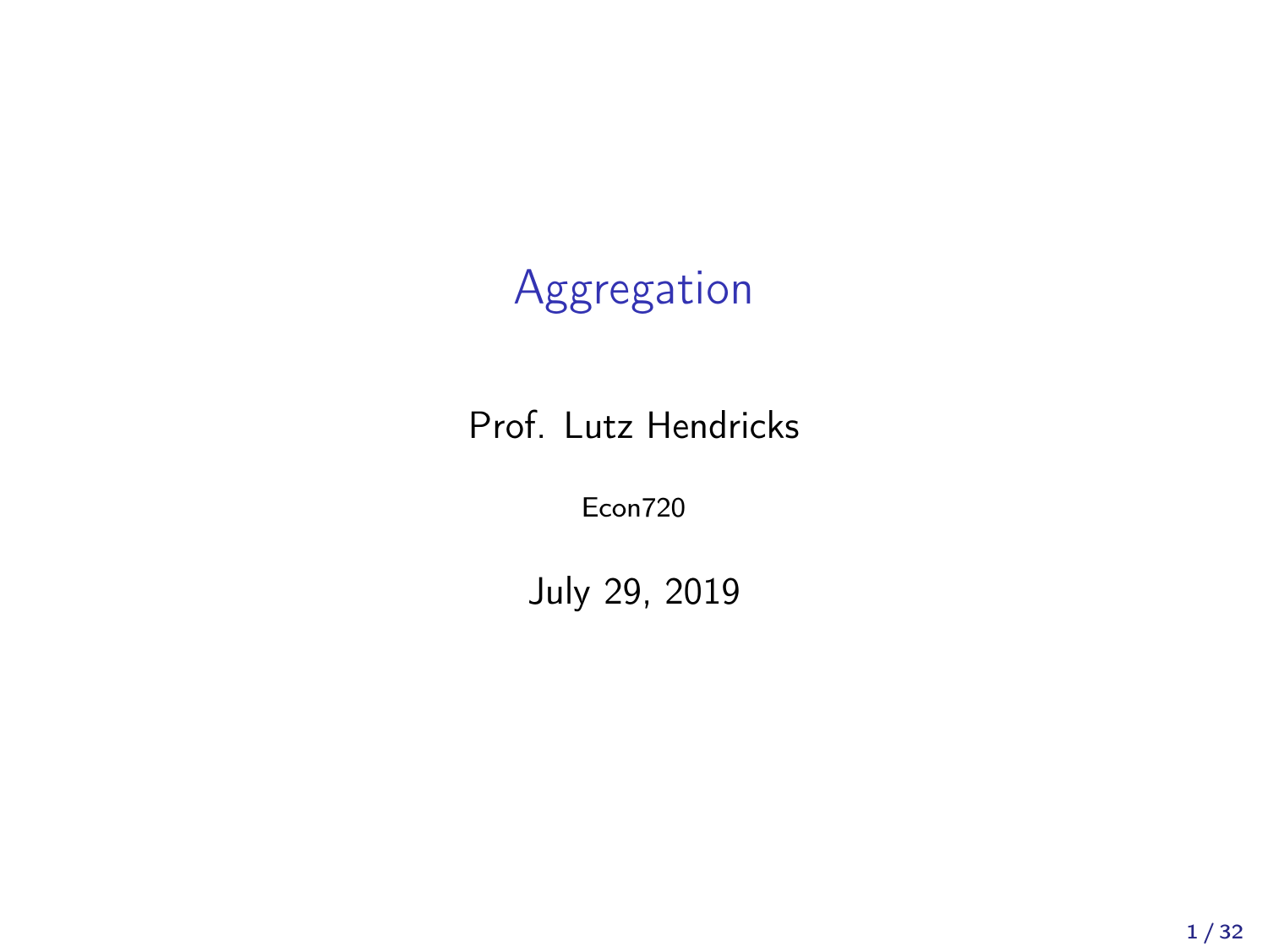We have assumed a representative household.

How restrictive is this assumption?

If households are not identical, do they "aggregate" into a representative household?

Recall the Perpetual Youth model:

there was a representative household, but the Euler equation was different from that of an individual.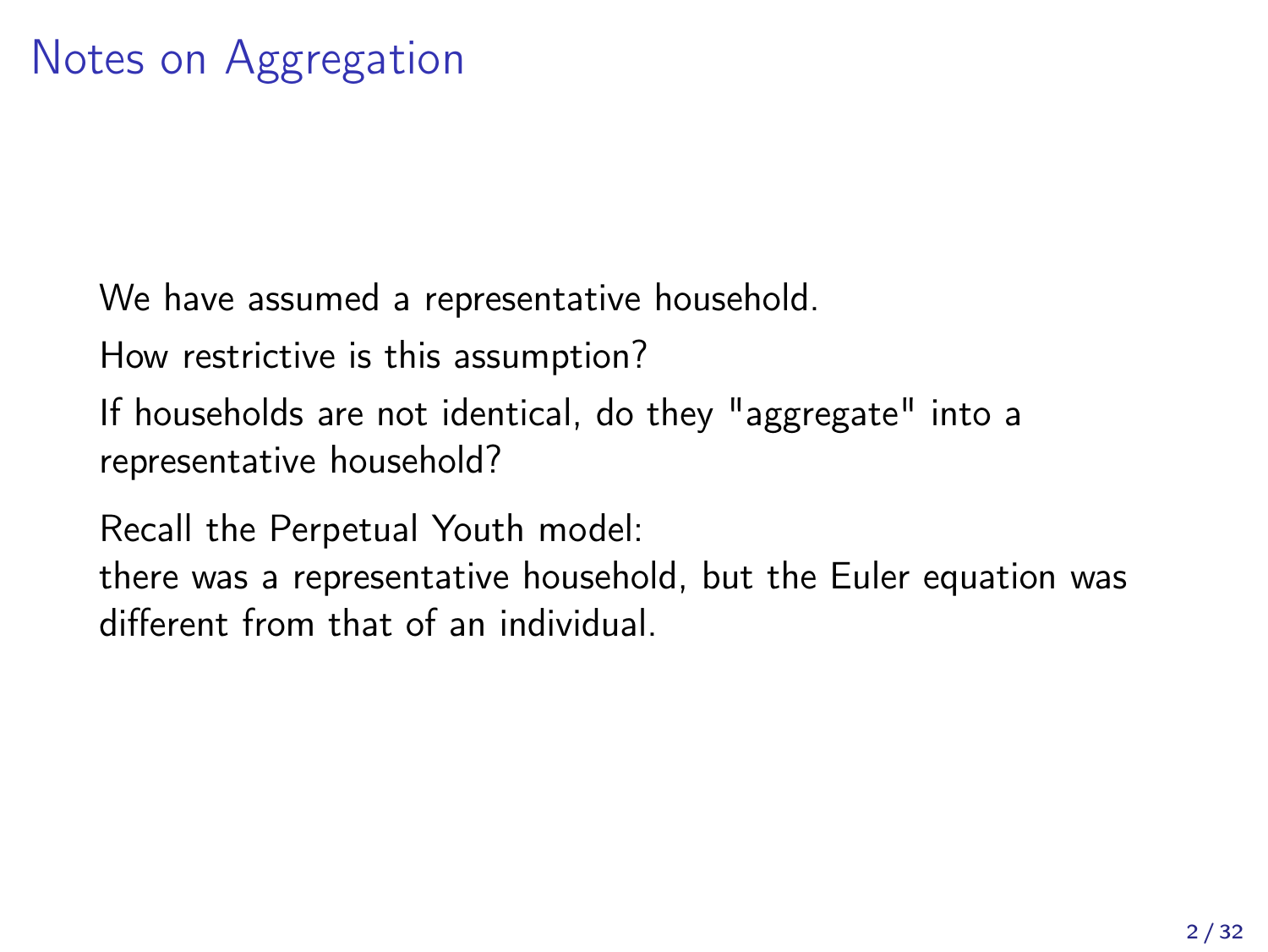# Example with Heterogeneity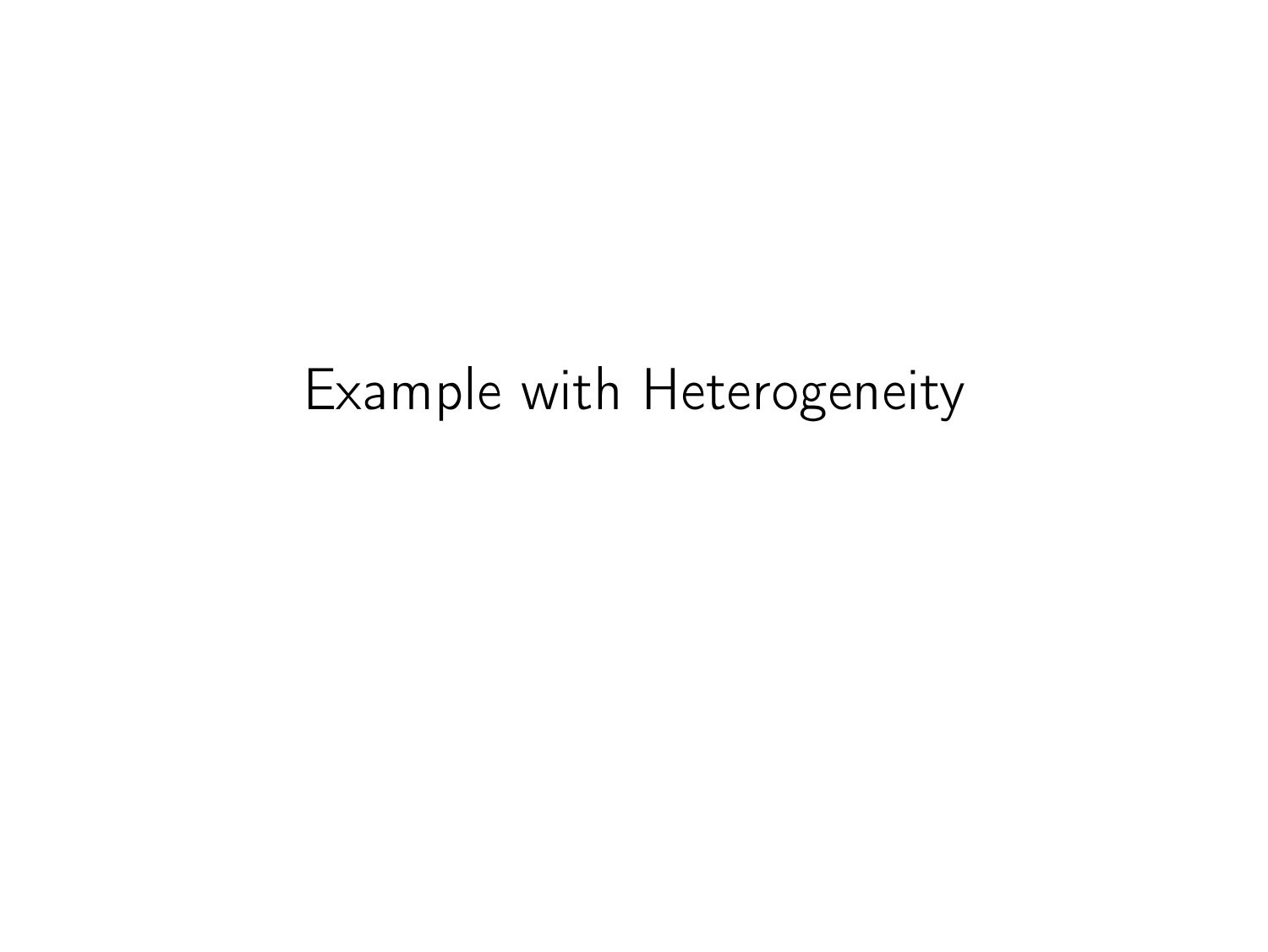## Example with Heterogeneity

▶ Consider a Cass-Koopmans model with two types of households,  $i = 1, 2$ .

▶ Demographics:

The population of each type is constant  $(N<sup>i</sup>)$ .

► Preferences are identical:  $\int_0^\infty e^{-\rho t} \frac{c^{1-\sigma}-1}{1-\sigma}$ 1−<sup>σ</sup> *dt*.

Endowments:

Each household starts with capital  $k_0^i$ .

▶ Each has one unit of type *i* time at any moment.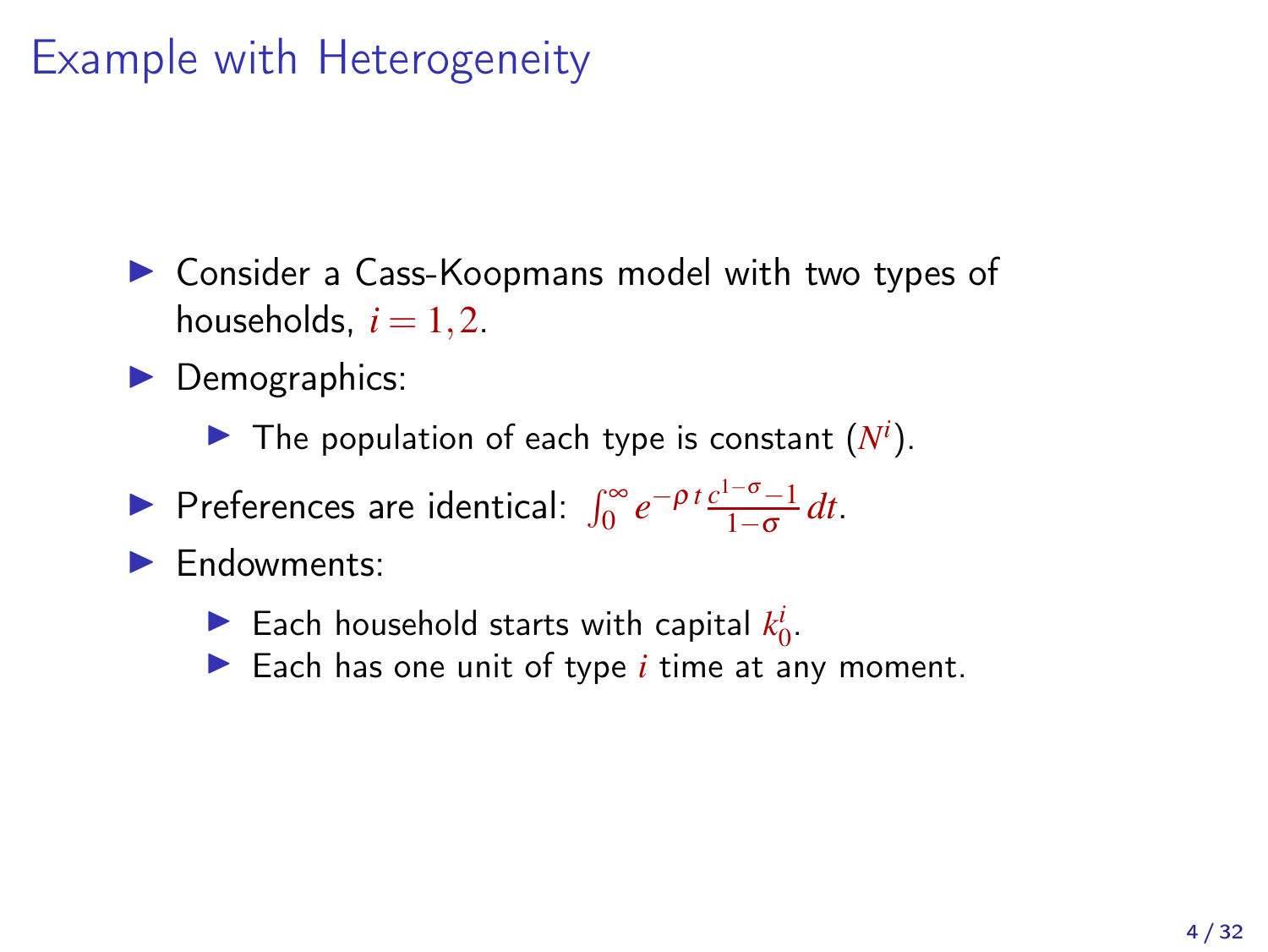Example with Heterogeneity



$$
Y_t = K_t^{\theta} [(L_t^1)^{1-\theta} + (L_t^2)^{1-\theta}]
$$
  
=  $K_t + \delta K_t + C_t.$ 

#### ▶ Note: Each household supplies a different type of labor.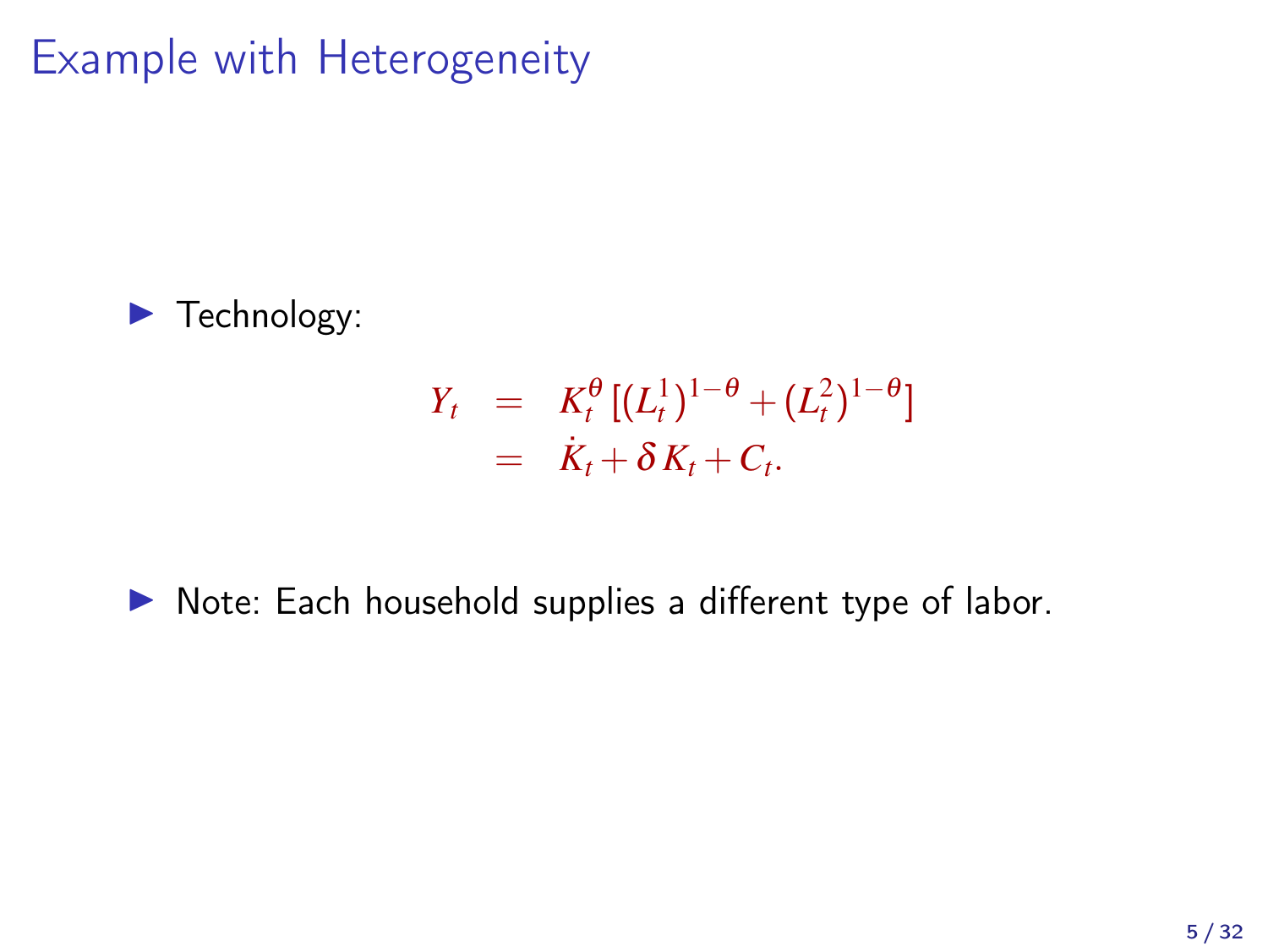## Household

- $\blacktriangleright$  The household problem is entirely standard.
- $\blacktriangleright$  Solution is  $k_t^i$  and  $c_t^i$  which satisfy Euler equation

$$
g\left(c_t^i\right) = \left(r - \rho\right)/\sigma\tag{1}
$$

and budget constraint:

$$
\dot{k}^i = rk^i + w^i - c^i \tag{2}
$$

► Boundary conditions: 
$$
k_0^i
$$
 given and TVC.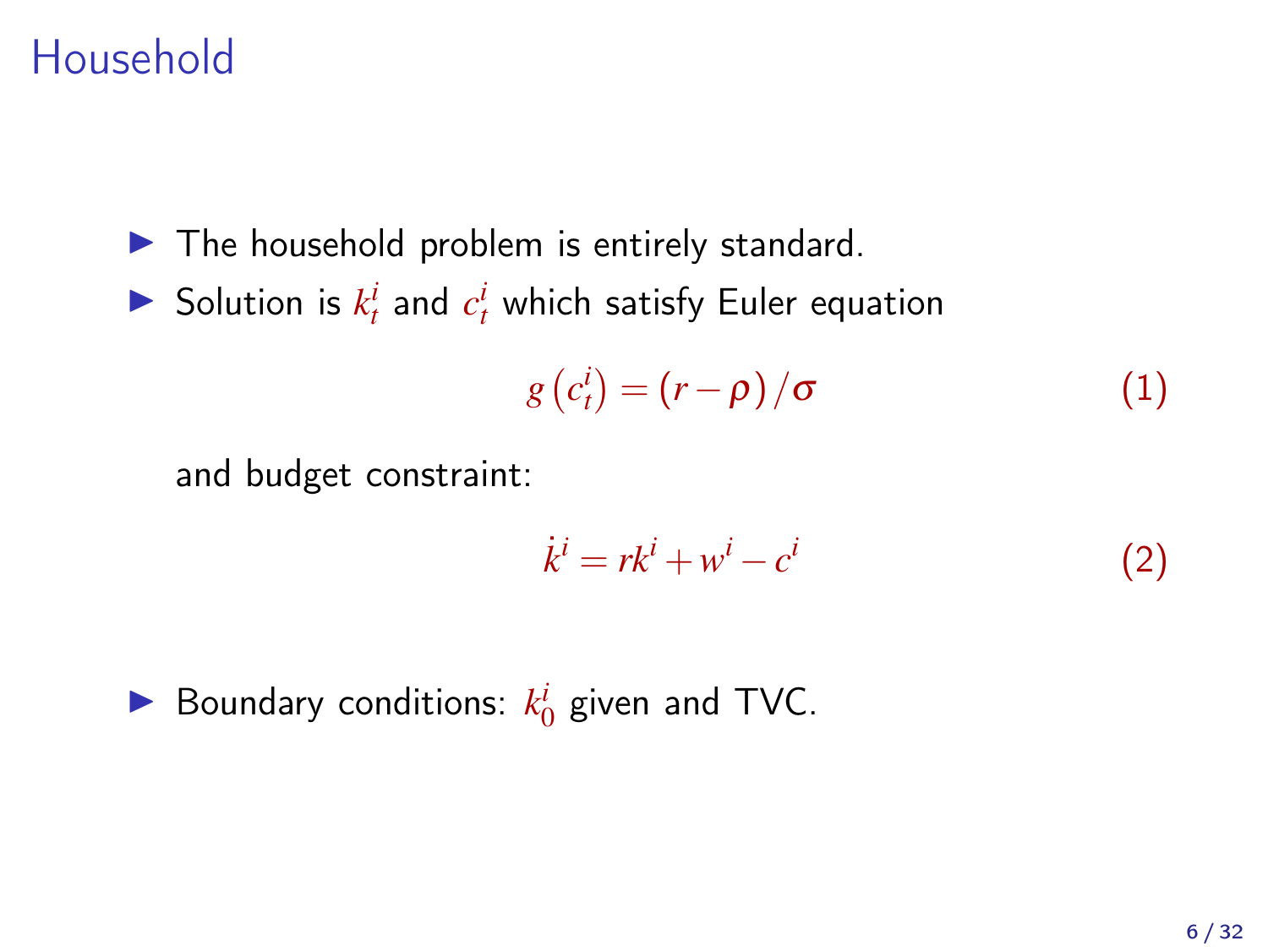### Firm

▶ Factor prices equal marginal products.

$$
\blacktriangleright q = F_k \text{ and } w^i = F_{L^i}.
$$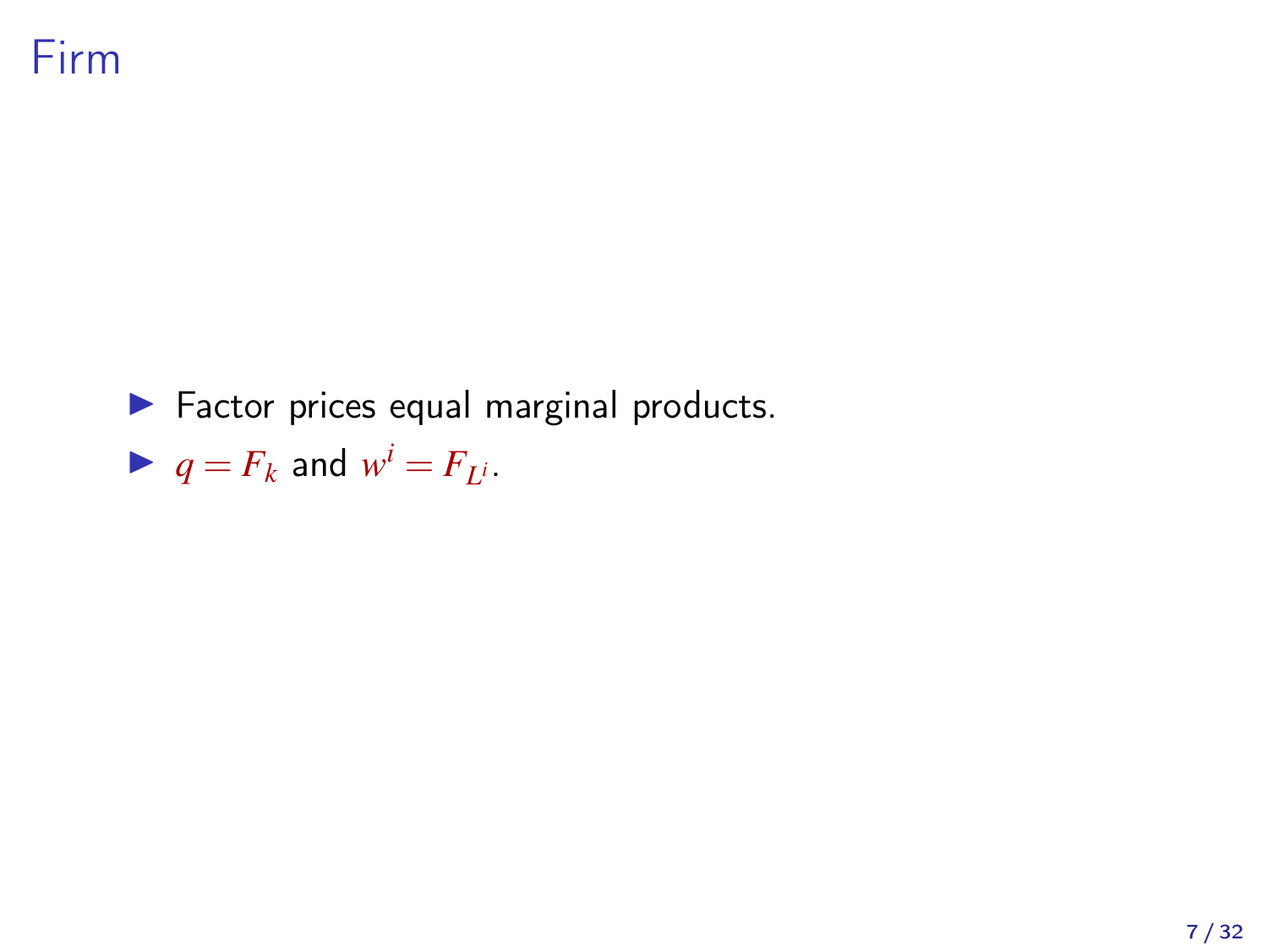## **Equilibrium**

A CE consists of functions of time  $c^i, k^i, w^i, r, q, K, L^i$  that satisfy

- $\triangleright$  2x2 household conditions
- $\triangleright$  3 firm first order conditions
- ▶ Factor market clearing:  $K = \sum k^i L^i$  and  $L^i = N^i$
- ► Goods market clearing:  $F(K, L^1, L^2) \delta K = \dot{K} + \sum L^i c^i$
- $\blacktriangleright$  Identity:  $r = q \delta$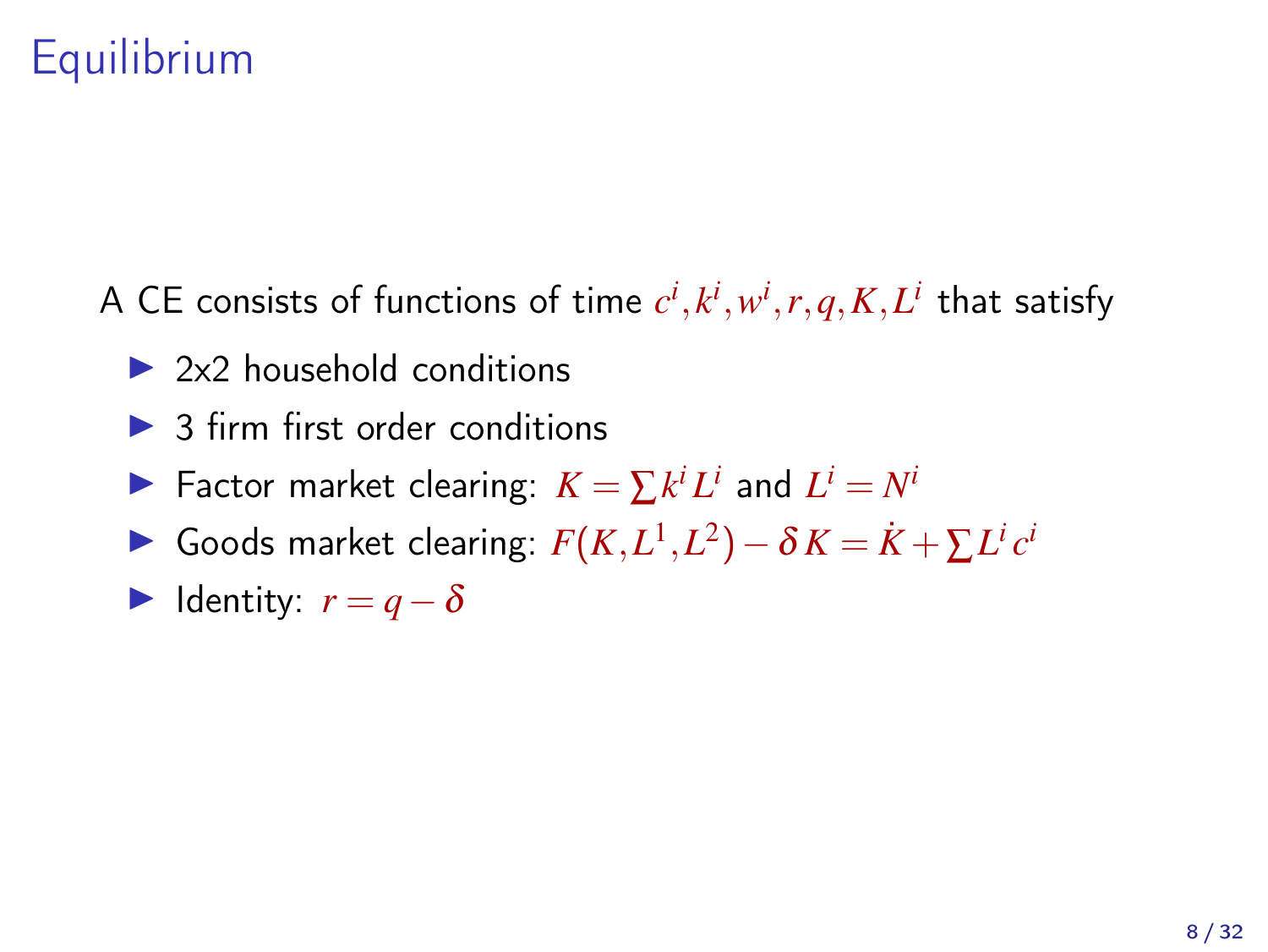### Representative Household

- $\triangleright$  We now show that the entire economy behaves as if a representative household chose consumption.
- ▶ From lifetime budget constraint: present value of consumption  $=$  present value of income  $+$ initial assets

$$
c_0^i \Pi_0 = k_0^i + PV_0 \left( w^i \right)
$$

where

$$
\Pi_0 = \int_0^\infty \exp\left(\int_0^t \left[g\left(c_\tau\right) - r_\tau\right] d\tau\right)
$$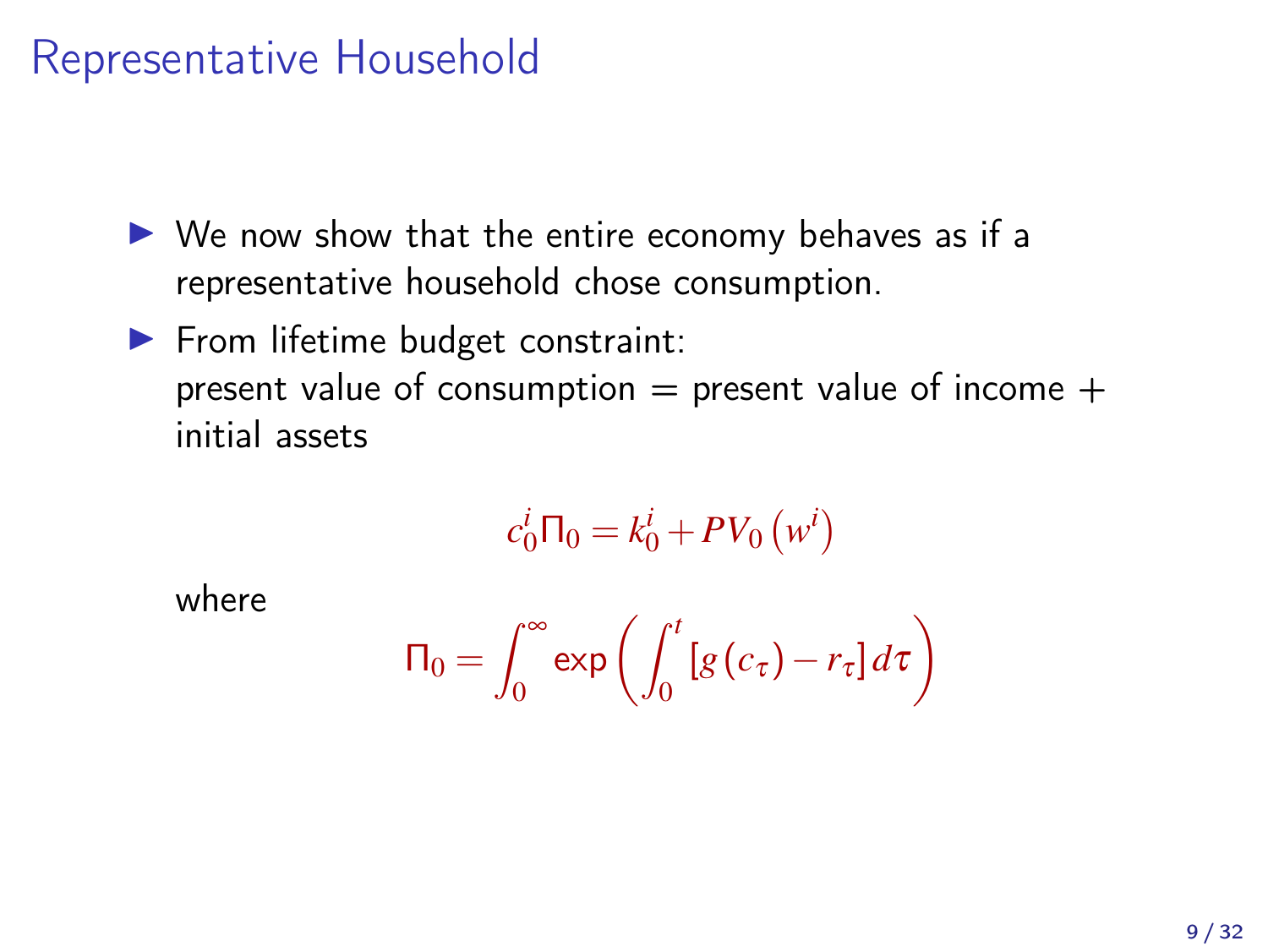### Representative Household

▶ Aggregate consumption

$$
C_0 = \sum_{i} L_i c_0^i = \sum_{i} L_i (k_0^i + PV_0 (w^i)) / \Pi_0
$$
 (3)  
=  $K_0 / \Pi_0 + PV_0 \left( \sum_{i} w^i L_i \right) / \Pi_0$  (4)

▶ The level is what a household who owns all capital and labor would choose.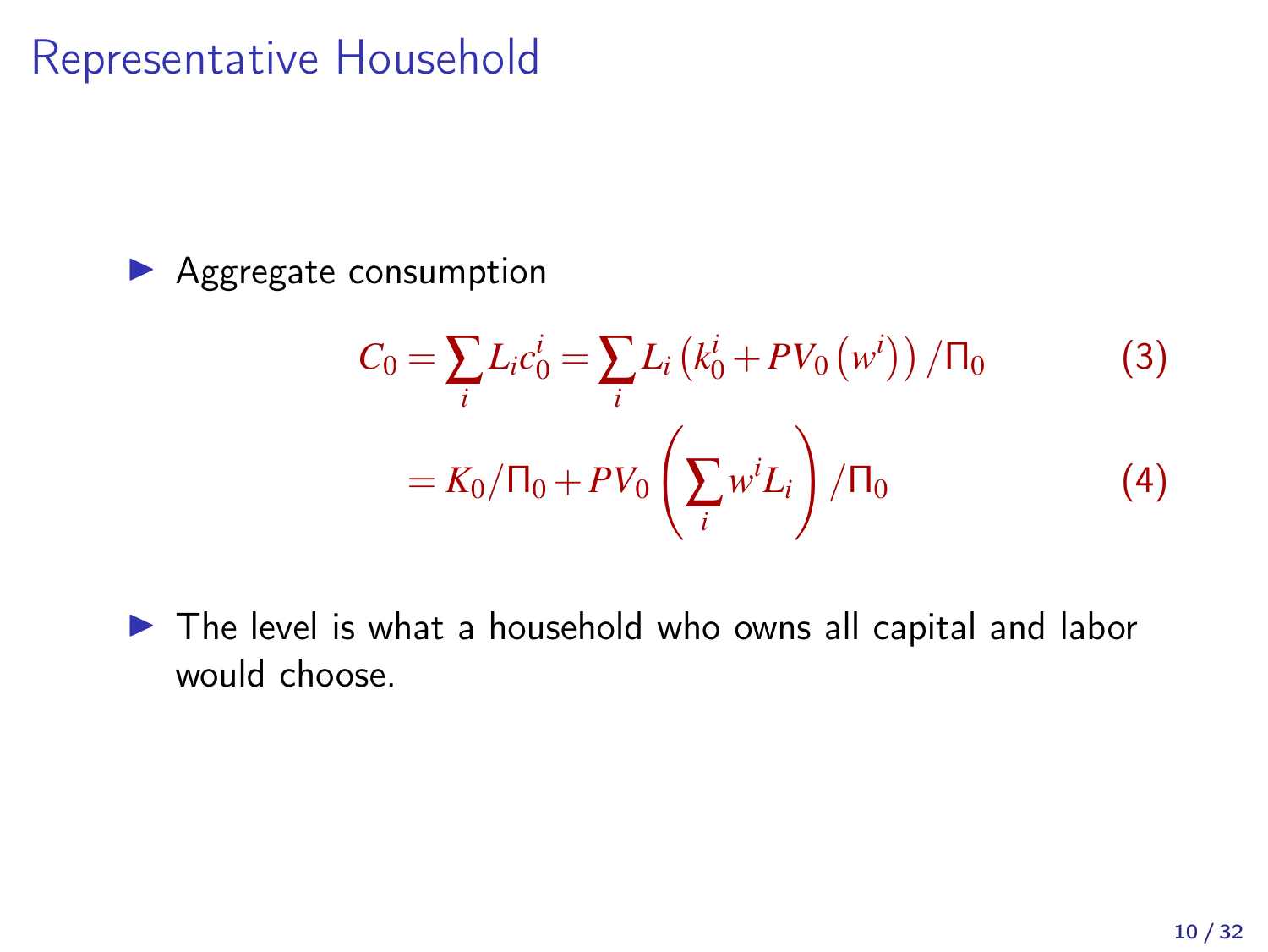### Representative Household

The growth rate of aggregate consumption obeys the individual Euler equation:

$$
g(C_t) = \frac{\sum_{i} L_i \dot{c}_t^i}{\sum_{i} L_i c_t^i} = \sum_{i} \frac{L_i c_t^i}{\sum_{i} L_i c_t^i} g(c_t^i) = g(c_t^i)
$$
(5)

Why is this true?

Because the marginal propensity to consume out of capital / labor income is the same for all households.

This would fail if utility were not iso-elastic.

Then  $g\left(c_{t}^{i}\right)=\left(r_{t}-\rho\right)/\sigma\left(c_{t}^{i}\right)$  is not independent of the level of  $c_{t}^{i}$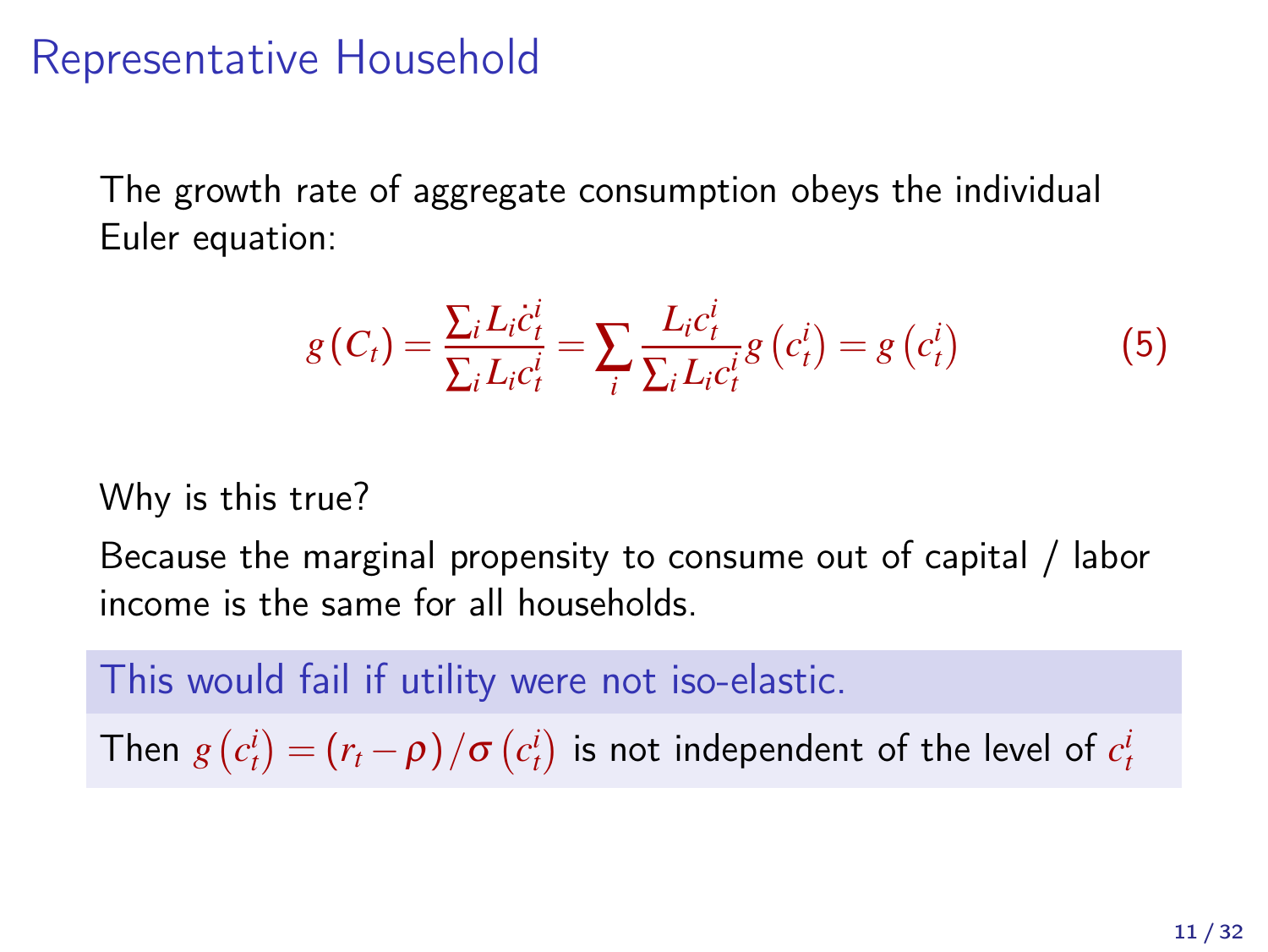## Steady State

The same results are easier to see in steady state. A steady state is: the same objects (but as scalars):  $c^i, k^i, w^i, r, q, K, L^i$ .

These satisfy, in sequential order:

 $\blacktriangleright$  Labor inputs are exogenous.

$$
\blacktriangleright F_K = \rho + \delta \text{ determines } K.
$$

 $\blacktriangleright$   $r = \rho$ . ►  $w^i = (1 - \theta)(K/L^i)^{\theta}$  determines  $w^i$ .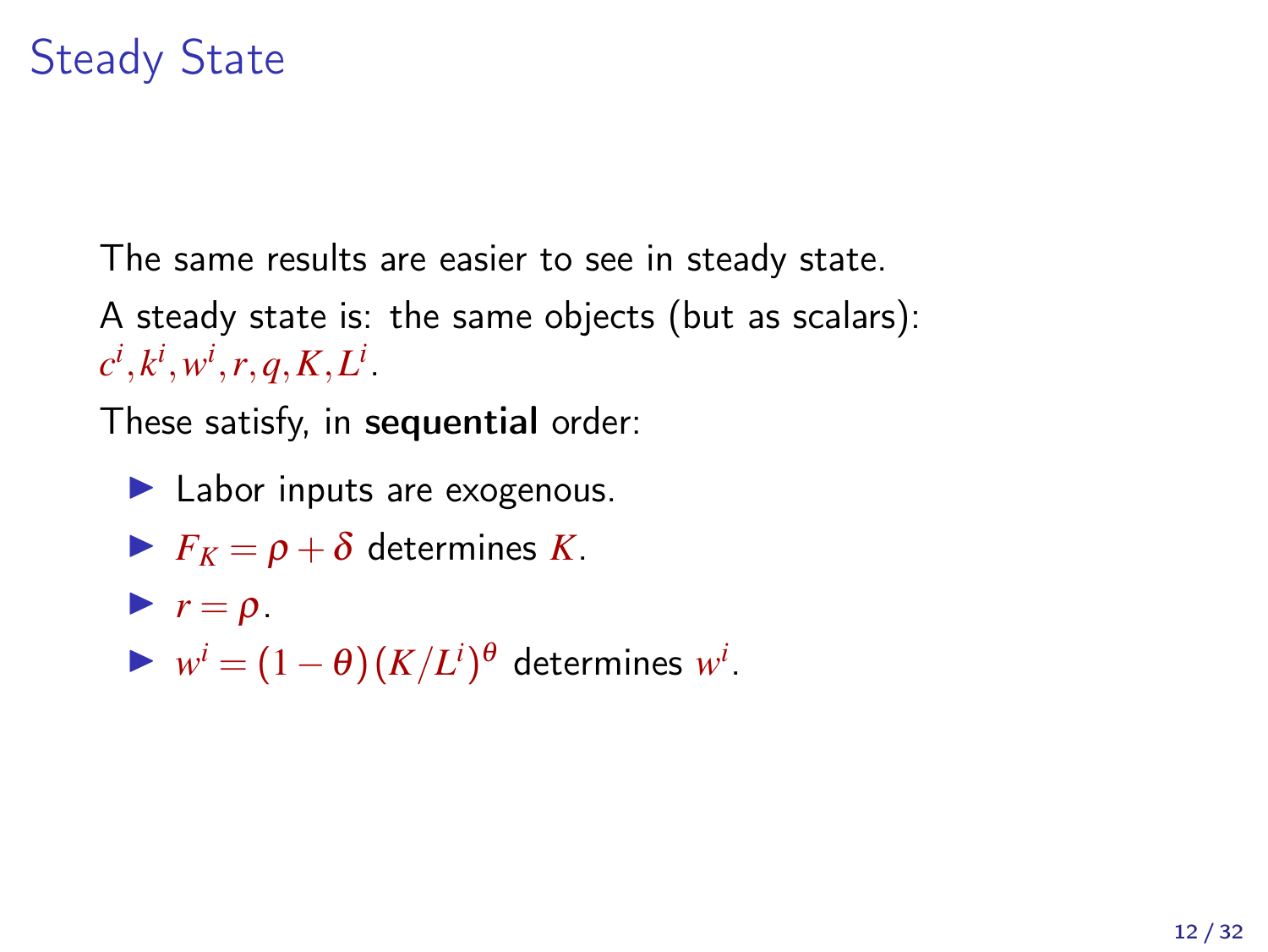## Steady State

We then have an additional 3 equations:

1. capital market clearing:

$$
K = \sum k^i L^i \tag{6}
$$

2. household budget constraints with  $\dot{k}^i = 0$ :

$$
c^i = \rho k^i + w^i \tag{7}
$$

The 3 equations are supposed to determine 4 variables:  $c^i, k^i.$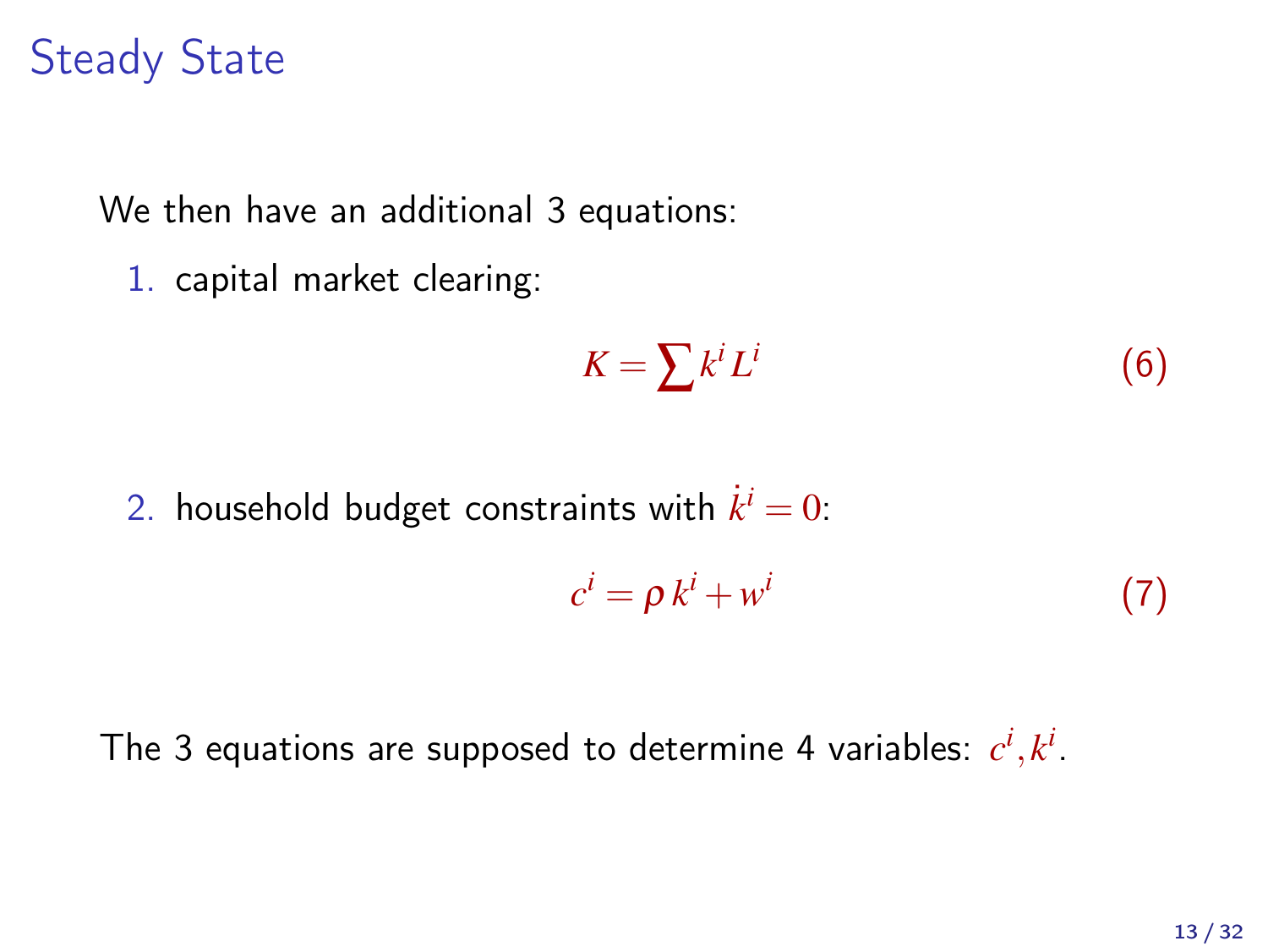## Steady State

- $\blacktriangleright$  The steady state is not unique.
- Any  $k^i$  that sum to  $K$  are a steady state.
- $\blacktriangleright$  For any  $k^i$  pair we pick, the budget constraints tell us the corresponding steady state consumption levels.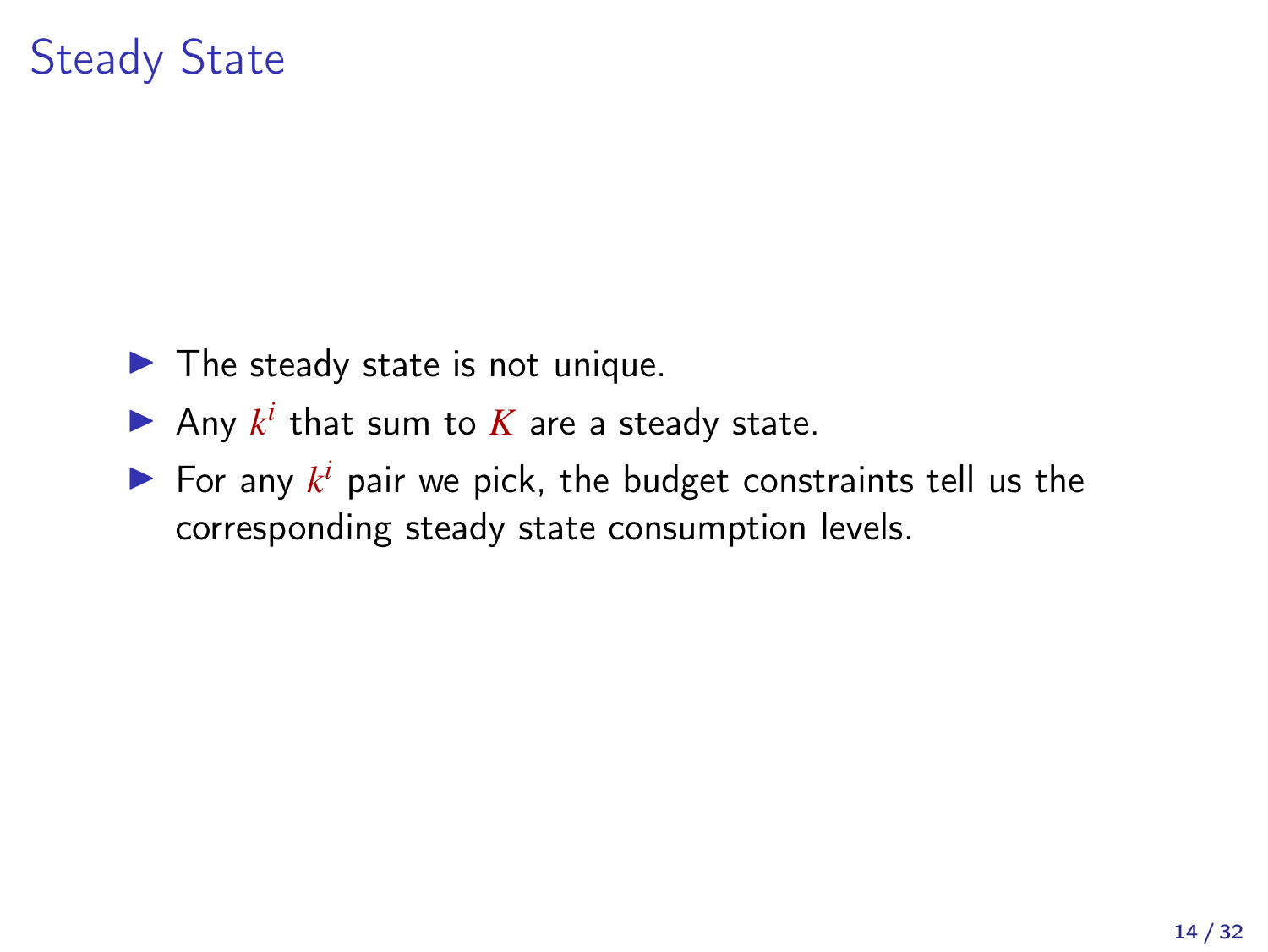## Why is the steady state not unique?

- $\triangleright$  Both households have the same marginal propensity to consume: ρ.
- Redistribute a bit of  $k^1$  to  $k^2$ . Aggregate *C* is unchanged. All markets clear.
- $\blacktriangleright$  Effectively, the households behave as if they were one a representative household.
- ▶ This is good: when it works, we don't have to explicitly model heterogeneous households.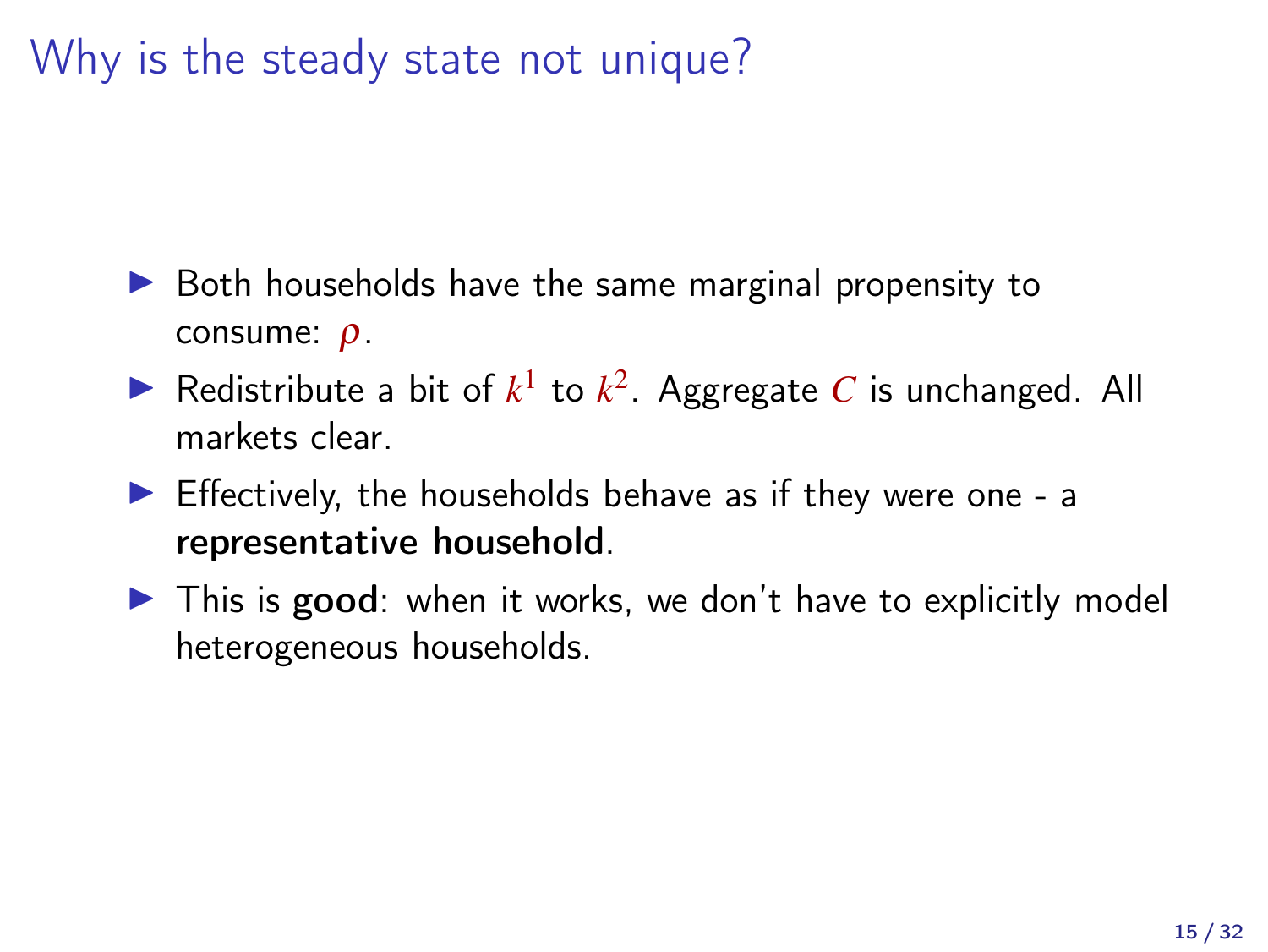# The Representative Household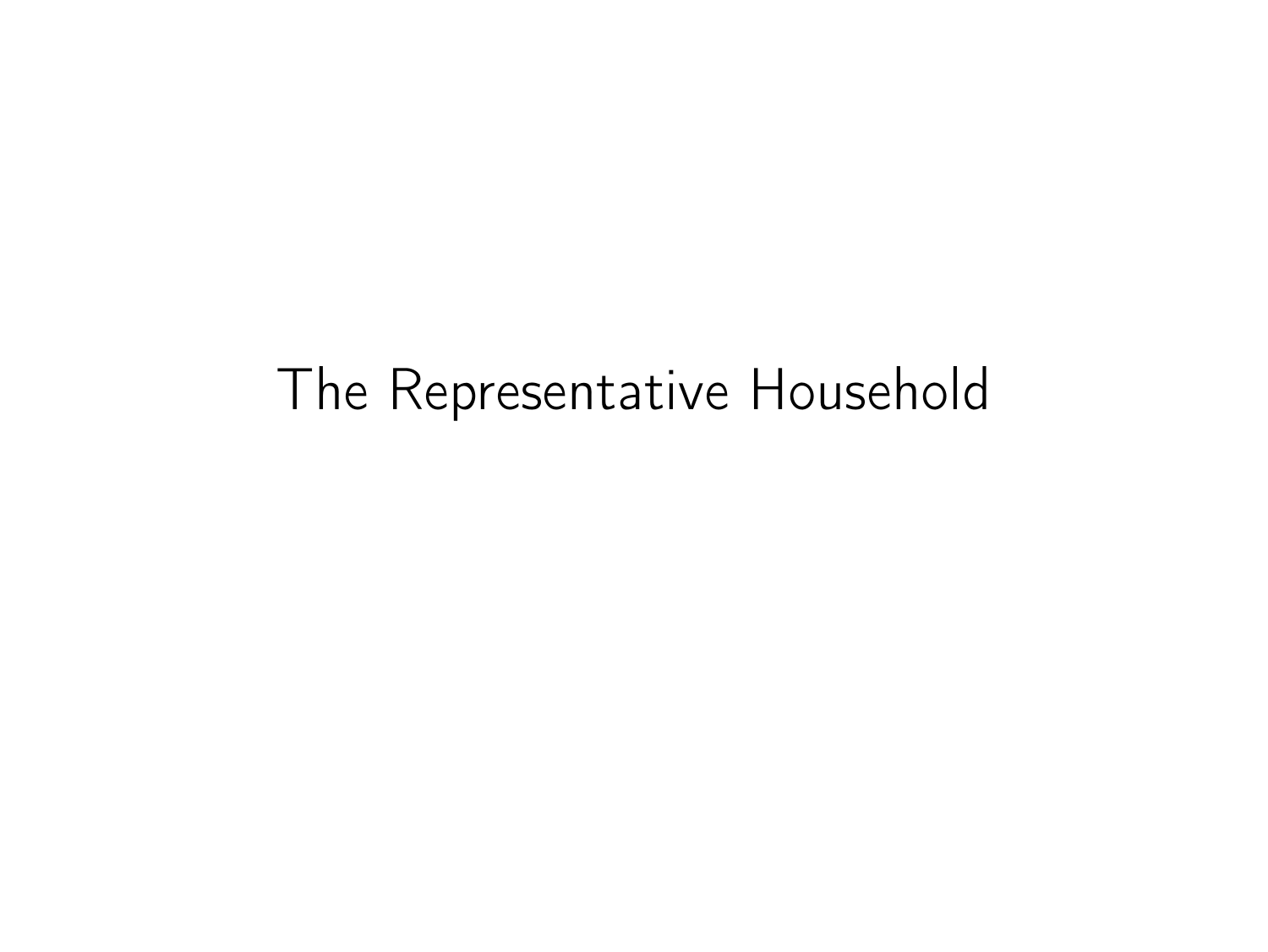### The representative household

How hard is it to get a representative household? One perspective:

Any aggregate demand curve is consistent with optimal behavior by a set of households.

#### Theorem

(Debreu-Mantel-Sonnenschein) Let  $\varepsilon > 0$  be a scalar and  $N < \infty$  be a positive integer. Consider a set of prices  $P_{\bm{\varepsilon}}=\left\{p\in\mathbb{R}_{+}^{N}:p_{j}/p_{j^{\prime}}\geq\bm{\varepsilon}\forall j,j^{\prime}\right\}$  and any continuous function  $x$  :  ${P}_{\varepsilon}\mathop{\to}\mathbb{R}^{N}_{+}$  that satisfies Walras' Law and is homogeneous of degree 0. Then there exists an exchange economy with *N* commodities and  $H < \infty$  households, where the aggregate demand is given by  $x(p)$  over the set  $P_{\varepsilon}$ .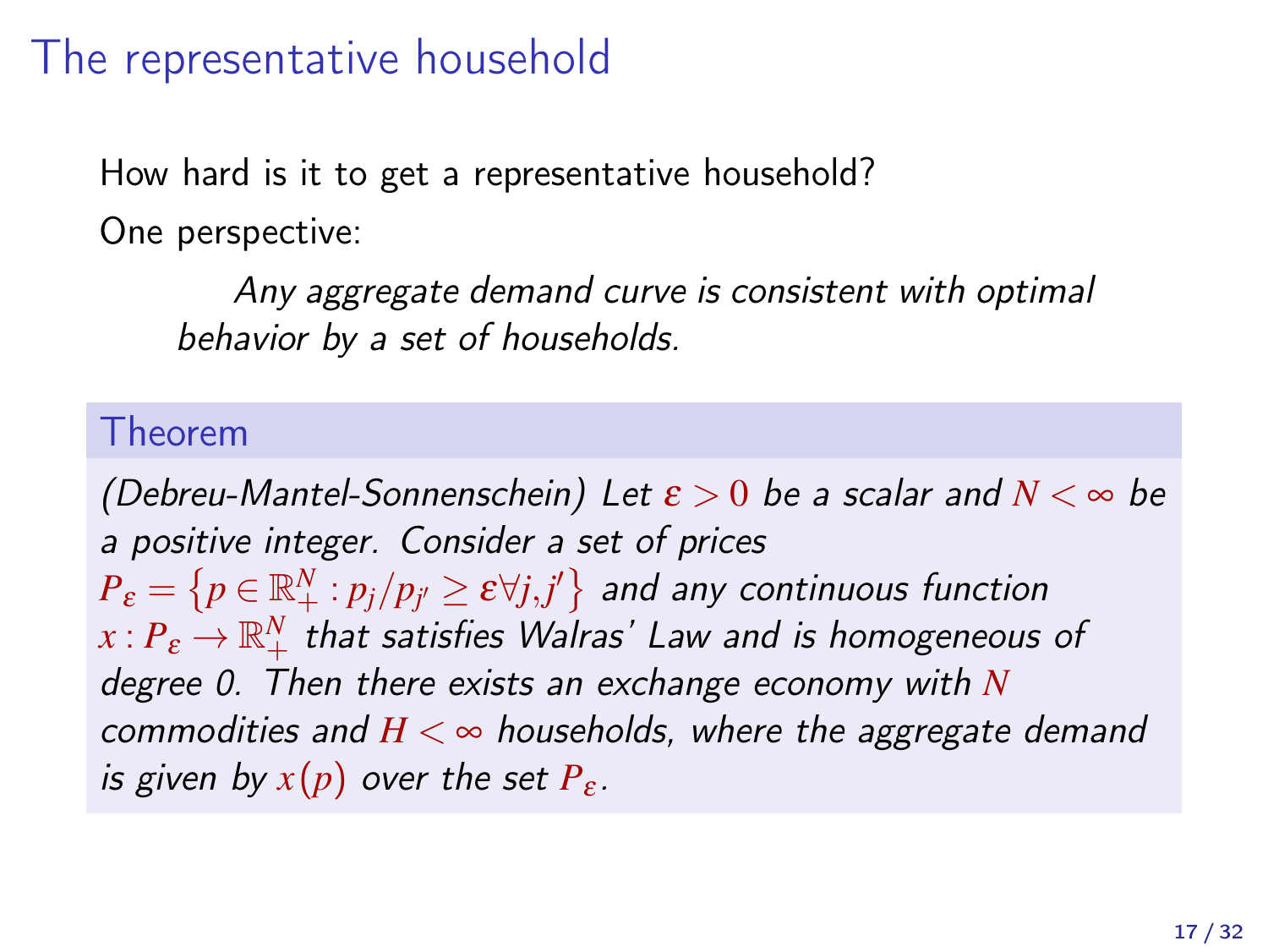## Why is aggregation so hard?

- $\blacktriangleright$  The problem is income effects.
- ▶ Changing prices effectively redistributes income across households.
- $\blacktriangleright$  If the income elasticities of various goods are very different, demand curves could be upward sloping over some intervals.
- $\triangleright$  But there is hope if income effects are not too strong.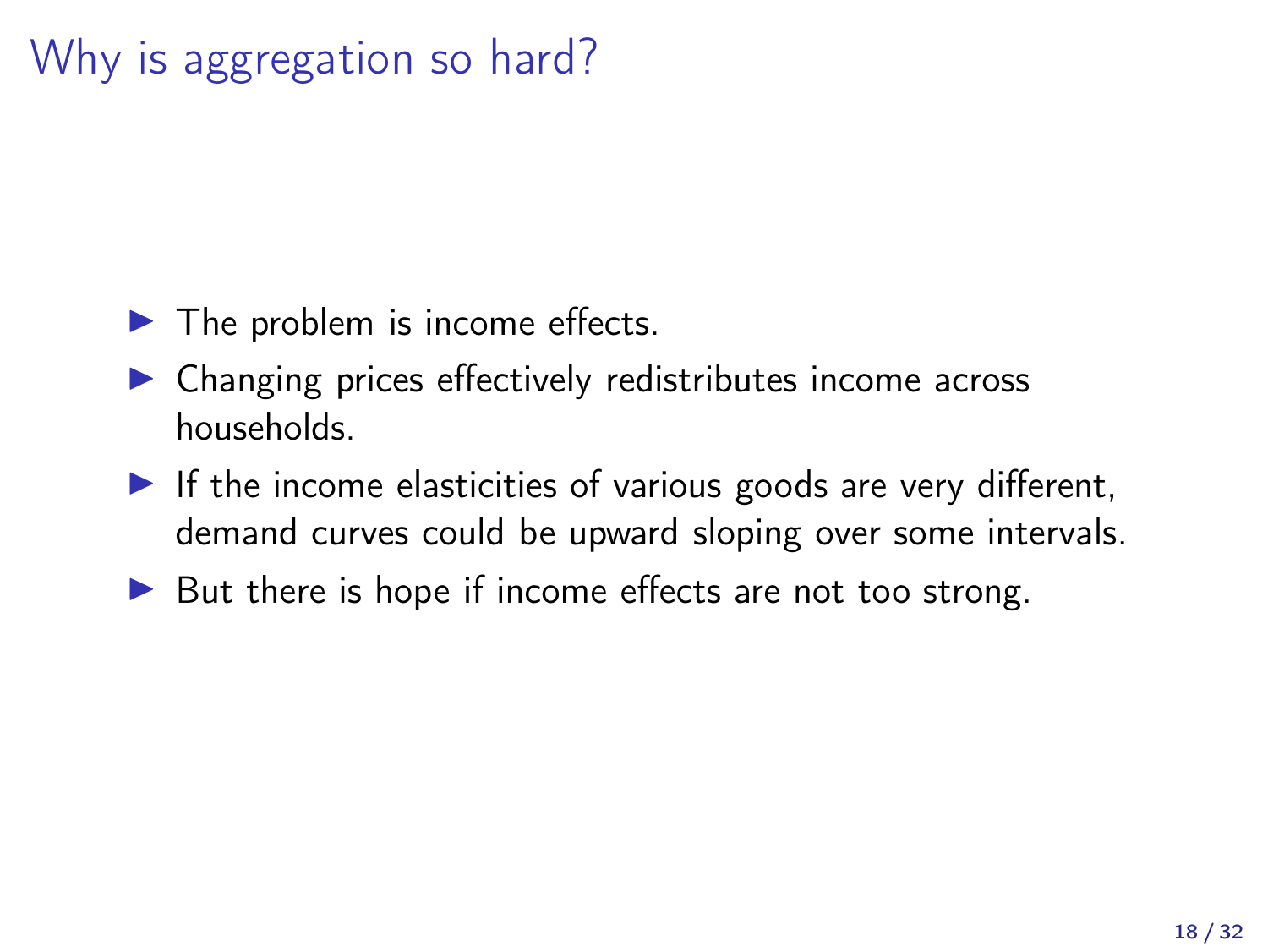### Gorman aggregation

#### Theorem

(Gorman aggregation) Consider an economy with a finite number *N* of commodities and a set *H* of households. Suppose that the preferences of household  $i \in H$  can be represented by an indirect utility function of the form

 $v^i(p, y^i) = a^i(p) + b(p)y^i$ 

then these preferences can represented by those of a representative household with indirect utility

$$
v(p, y) = \int a^i(p) \, di + b(p) \, y
$$

where *y* is aggregate income.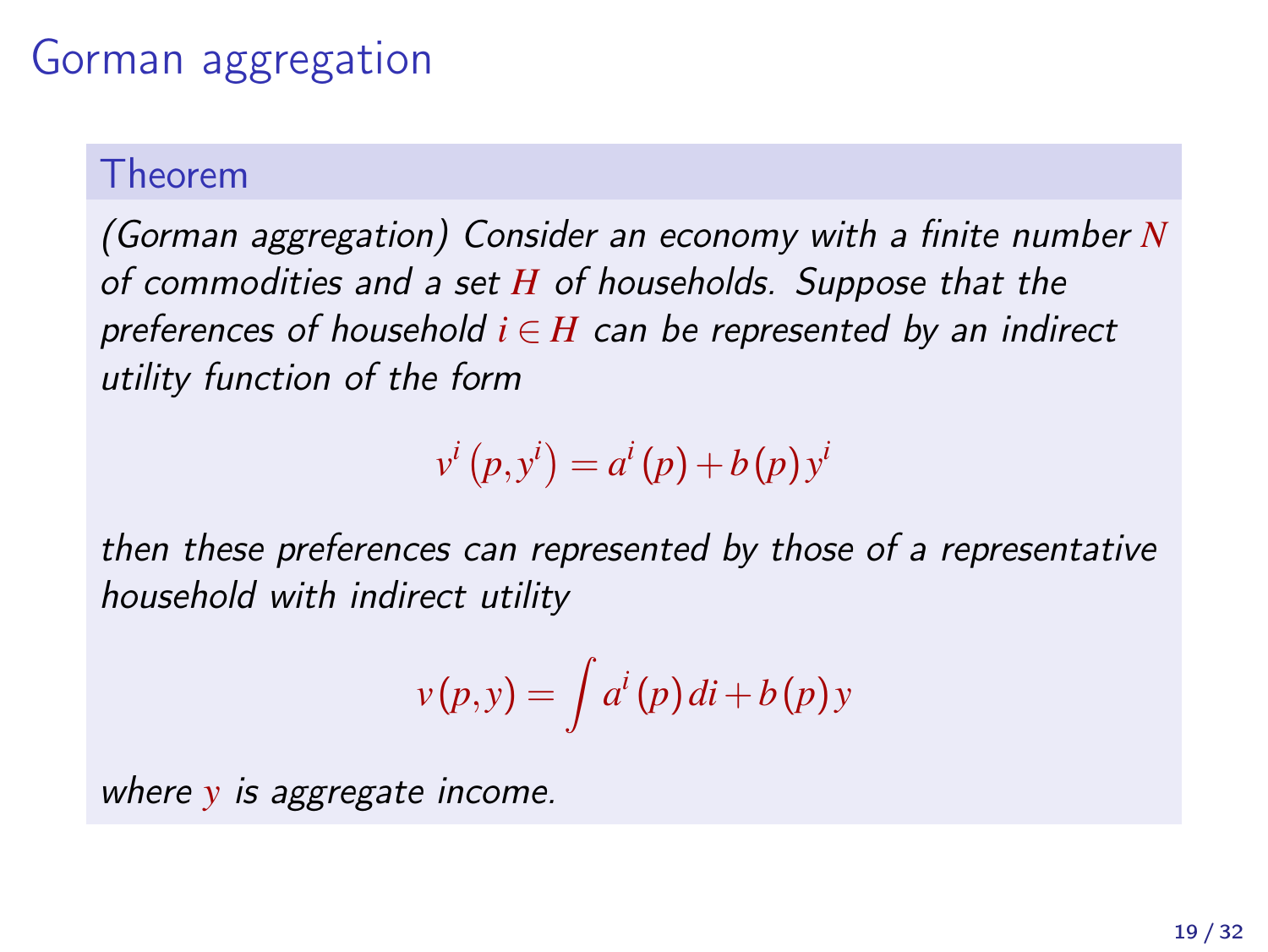### Gorman aggregation

- ▶ Key feature of Gorman preferences:
	- ▶ All households have the same constant propensity to consume out of income.
- $\blacktriangleright$  This is why redistributing income does not change consumption.
- ▶ Then aggregate income is sufficient to figure out demand.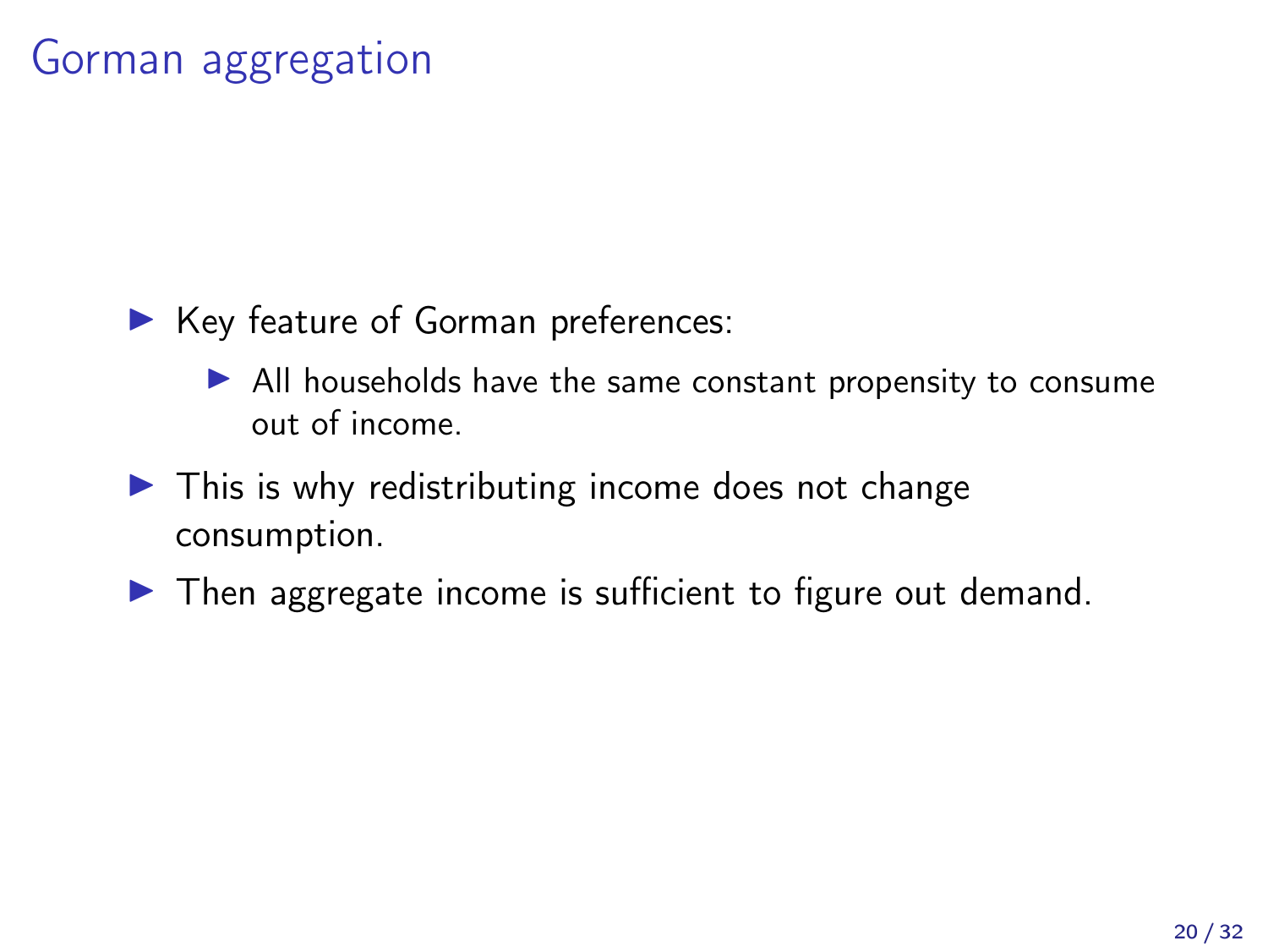## CES Preferences

▶ The growth model has CES preferences:

$$
\sum_{t=0}^{\infty}\beta^t\frac{c_t^{1-\sigma}-1}{1-\sigma}
$$

- $\triangleright$  CES preferences are consistent with balanced growth.
- $\triangleright$  This is because the marginal propensity to consume is constant on the balanced growth path.
- $\triangleright$  This is why redistribution does not change aggregate consumption.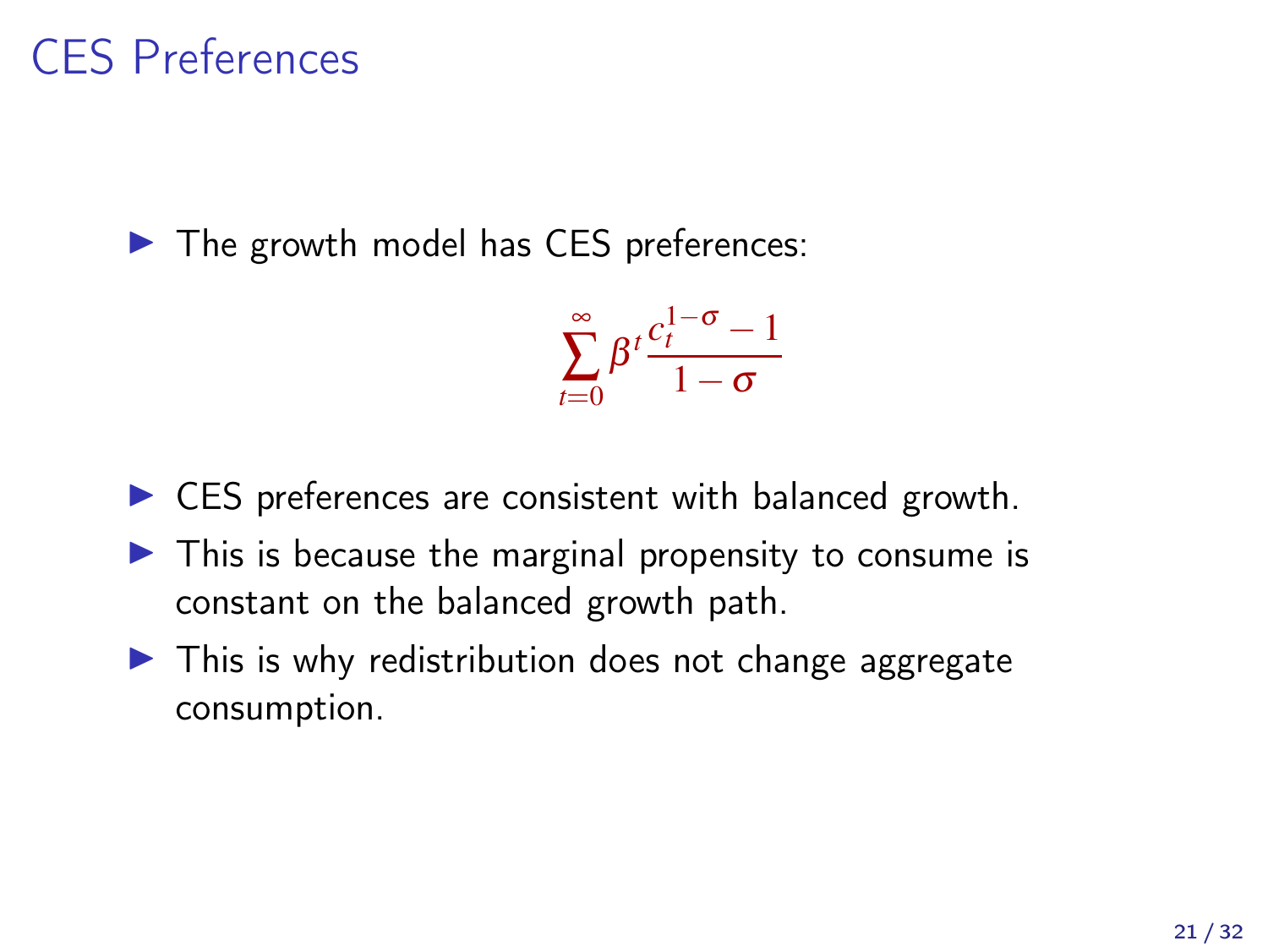## Implications

Exact aggregation is rare.

How worried should we be?

One faction of economists views representative agent models as toy models.

Another faction is more pragmatic:

- $\triangleright$  start with a simple model
- $\triangleright$  check whether heterogeneity makes a quantitatively significant difference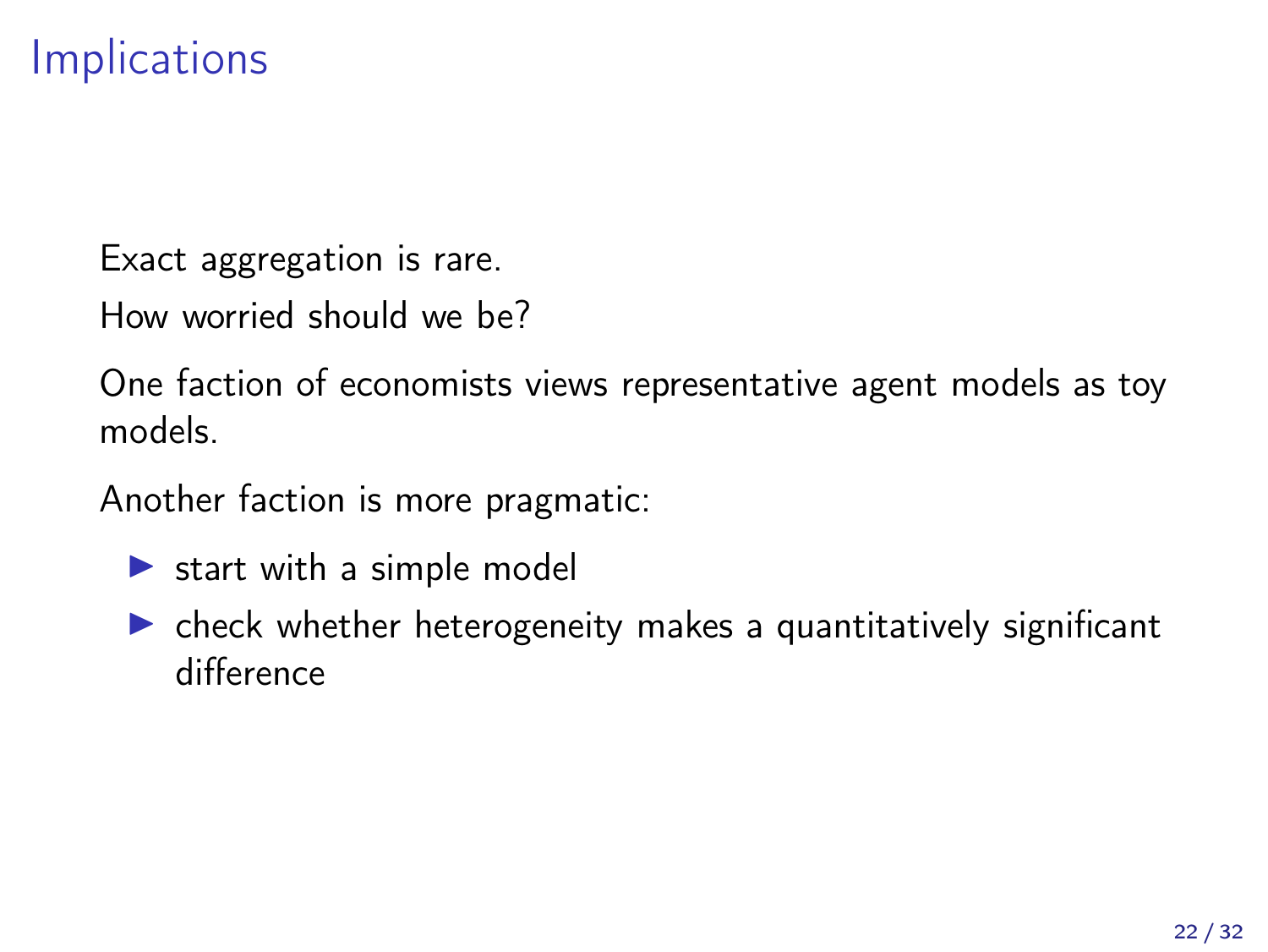# Application: Labor Supply Elasticity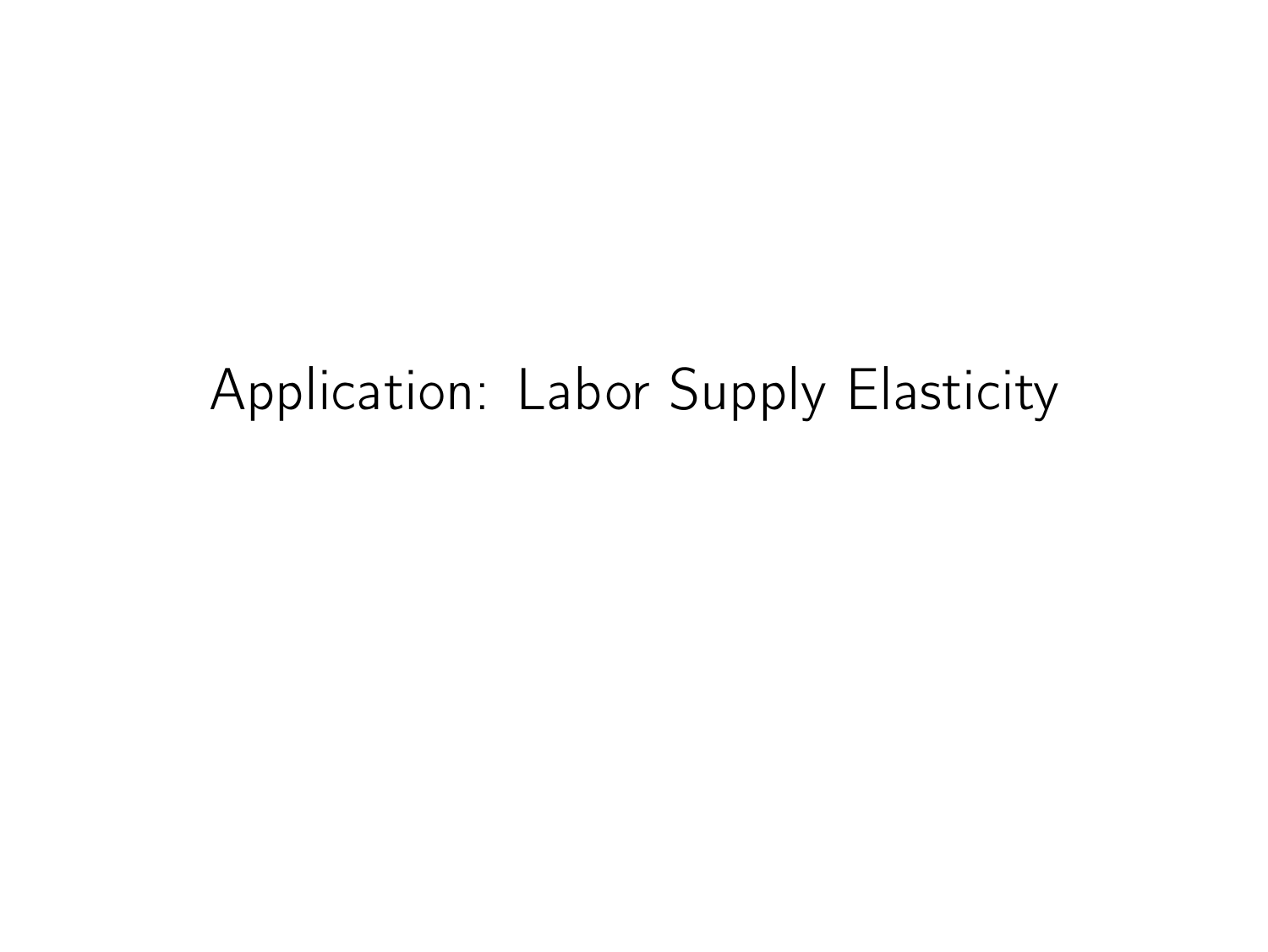## Application: Labor supply elasticity

How responsive are hours worked to wages? Micro literature:

- ▶ weak correlation of hours and wages in panel data
- $\blacktriangleright$  labor supply elasticities are near 0

Macro literature:

- $\triangleright$  over the business cycle, small wage fluctuations lead to large movements in hours
- $\blacktriangleright$  labor supply elasticity must be large

How to reconcile?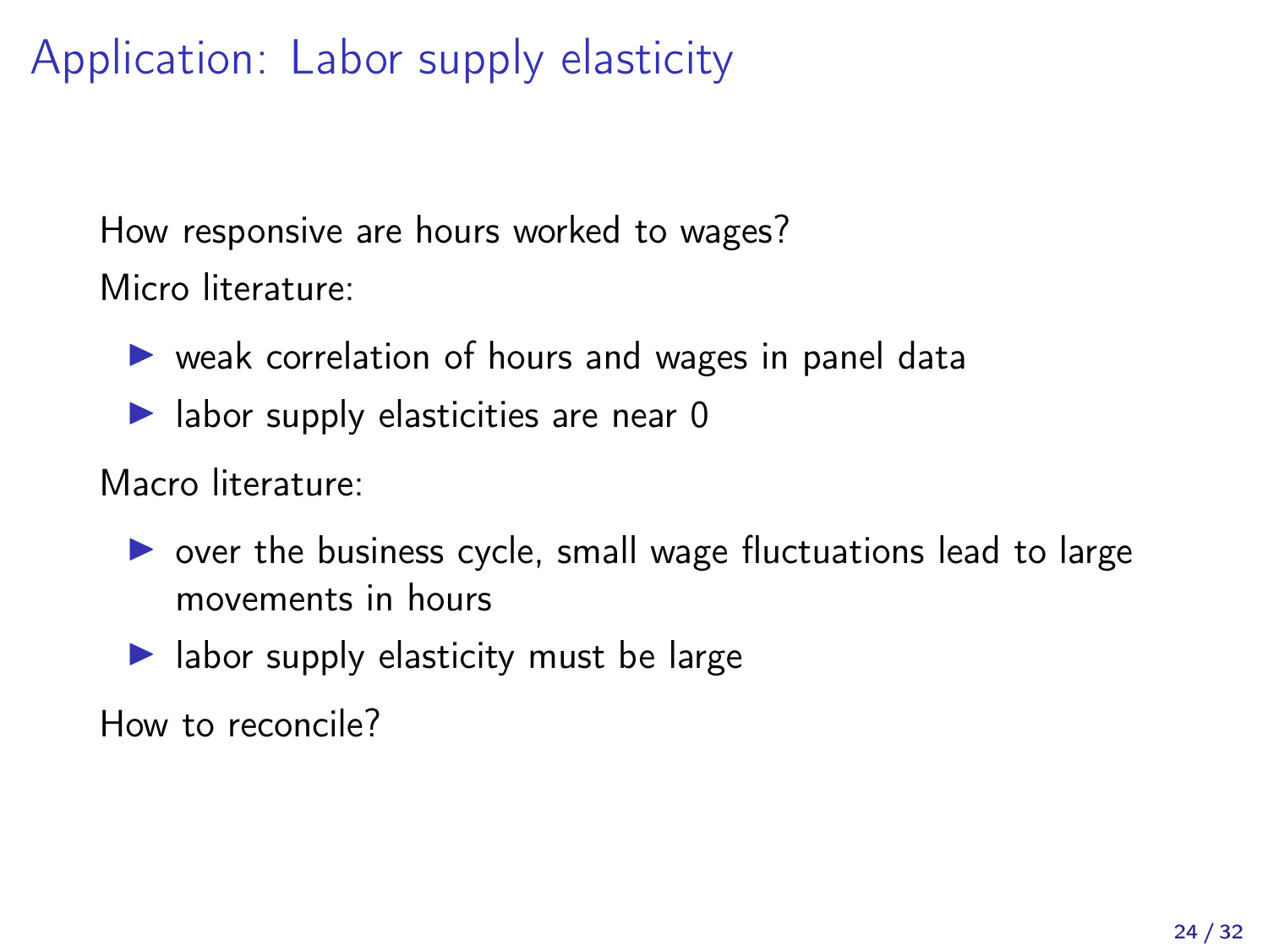## Model

Household maximizes

$$
\sum_{a=1}^{T} \beta^a \left[ \frac{c^{1-1/\eta}}{1-1/\eta} - \alpha \frac{h^{1+1/\gamma}}{1+1/\gamma} \right]
$$
 (8)

Present value budget constraint

$$
\sum_{a=1}^{T} \beta^{a} c_{a} = \sum_{a=1}^{T} \beta^{a} (1 - \tau) e_{a} h_{a} w + z \tag{9}
$$

Assumptions:

- $\blacktriangleright$  interest rate  $=$  discount rate
- $\triangleright$  z: lump sum transfer that rebates labor income tax revenue
- $\blacktriangleright$  *e<sub>a</sub>*: productivity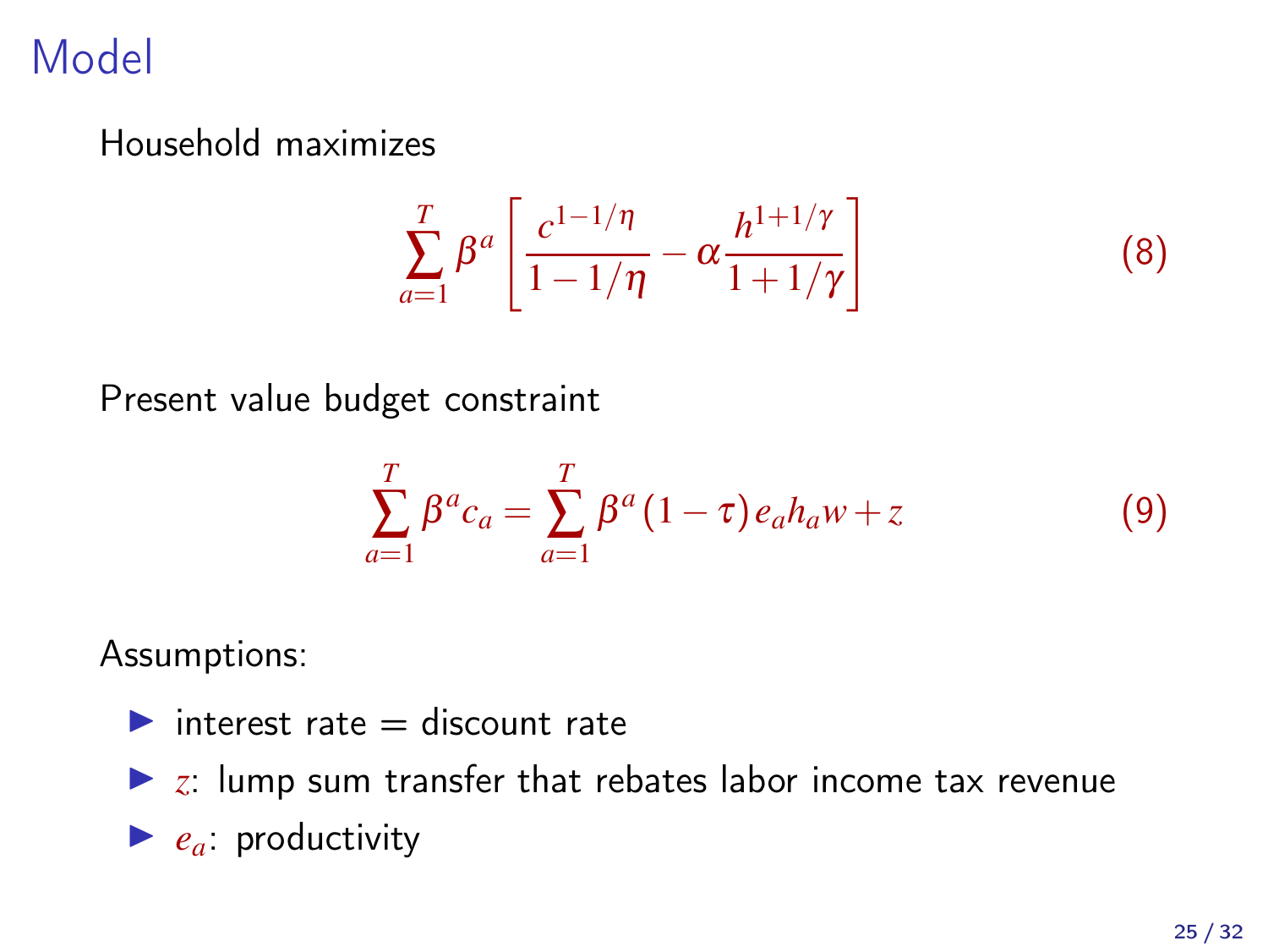How could one estimate the labor supply elasticity?

First order conditions:

$$
U_c = c_a^{-1/\eta} = \lambda \tag{10}
$$

$$
-U_h = \alpha h_a^{1/\gamma} = (1 - \tau) \lambda e_a w \qquad (11)
$$

where  $\lambda$  is the marginal utility of wealth (Lagrange multiplier). Estimation equation:

$$
\ln h_a = b(\lambda) + \gamma \ln e_a \tag{12}
$$

where

- $\blacktriangleright$   $b(\lambda)$  depends on parameters and  $\lambda$
- ▶ in the regression,  $e_a$  can be replaced by the observed wage per hour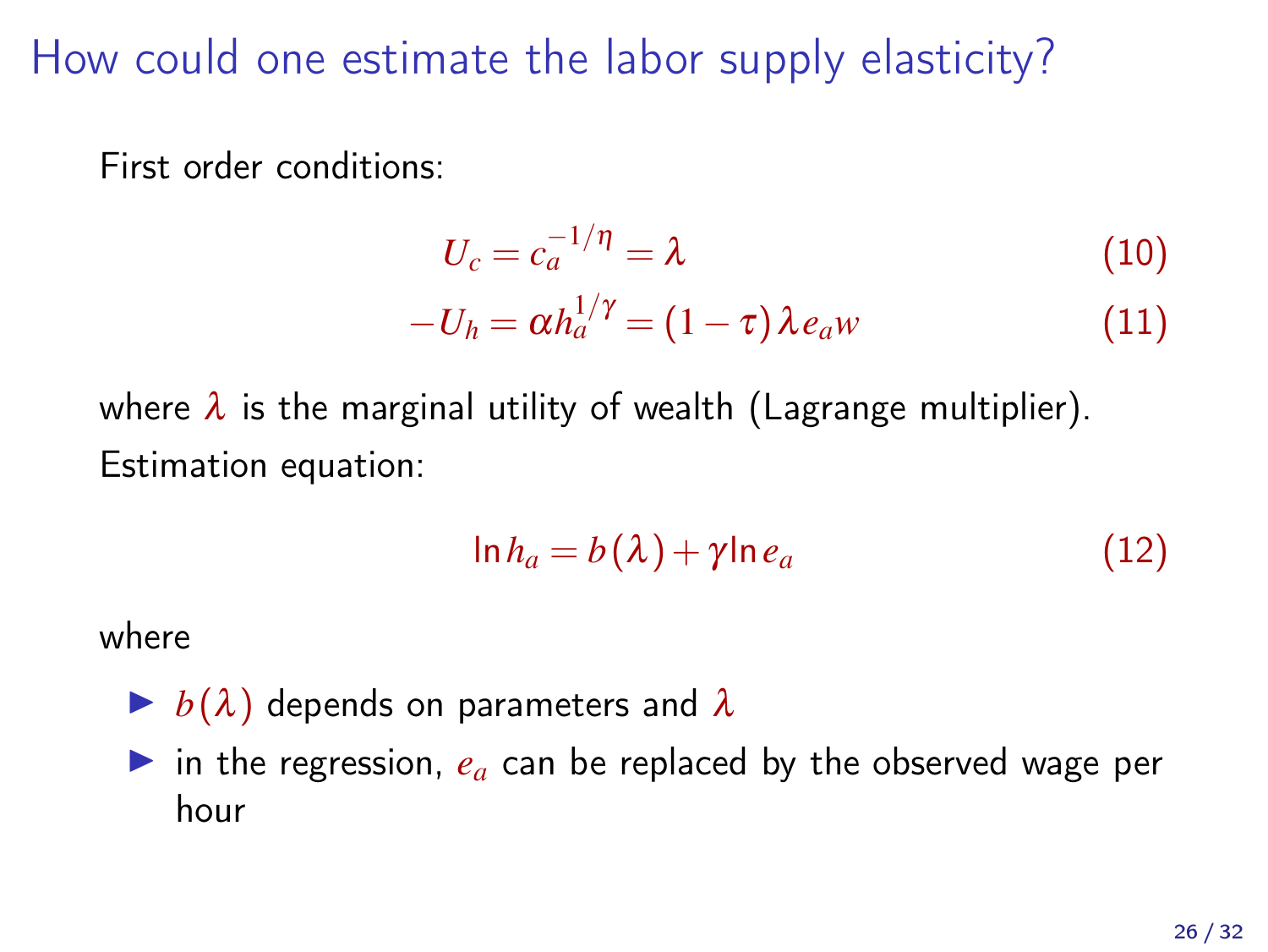Equations of the form

$$
\Delta \ln h_{it} = \gamma \Delta \ln \left( w_{it} \left( 1 - \tau_{it} \right) \right) + X_{it} \beta + \varepsilon_{it} \tag{13}
$$

have been estimated many times in the micro literature.

Consensus result: the labor supply elasticity  $(\gamma)$  is near 0. [MaCurdy \(1983](#page-31-0)): a 10% permanent wage change implies a 0.8% change in hours.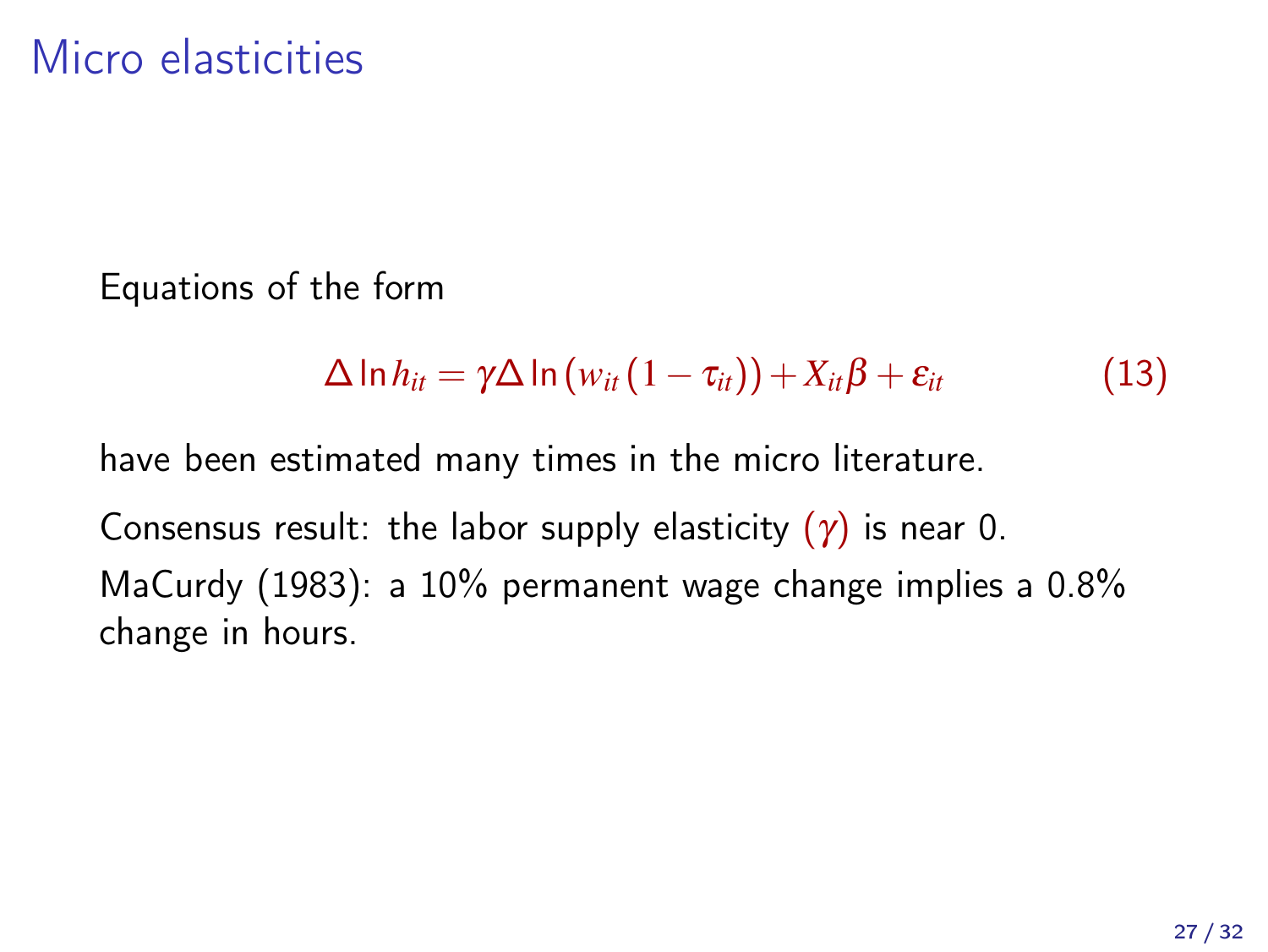- 1. The labor supply elasticity is a preference parameter.
- 2. If preferences are age invariant, the labor supply elasticity is the same for all ages.
- 3. Then the aggregate labor supply elasticity is the same as the individual one.
- 4. The labor supply elasticity is small.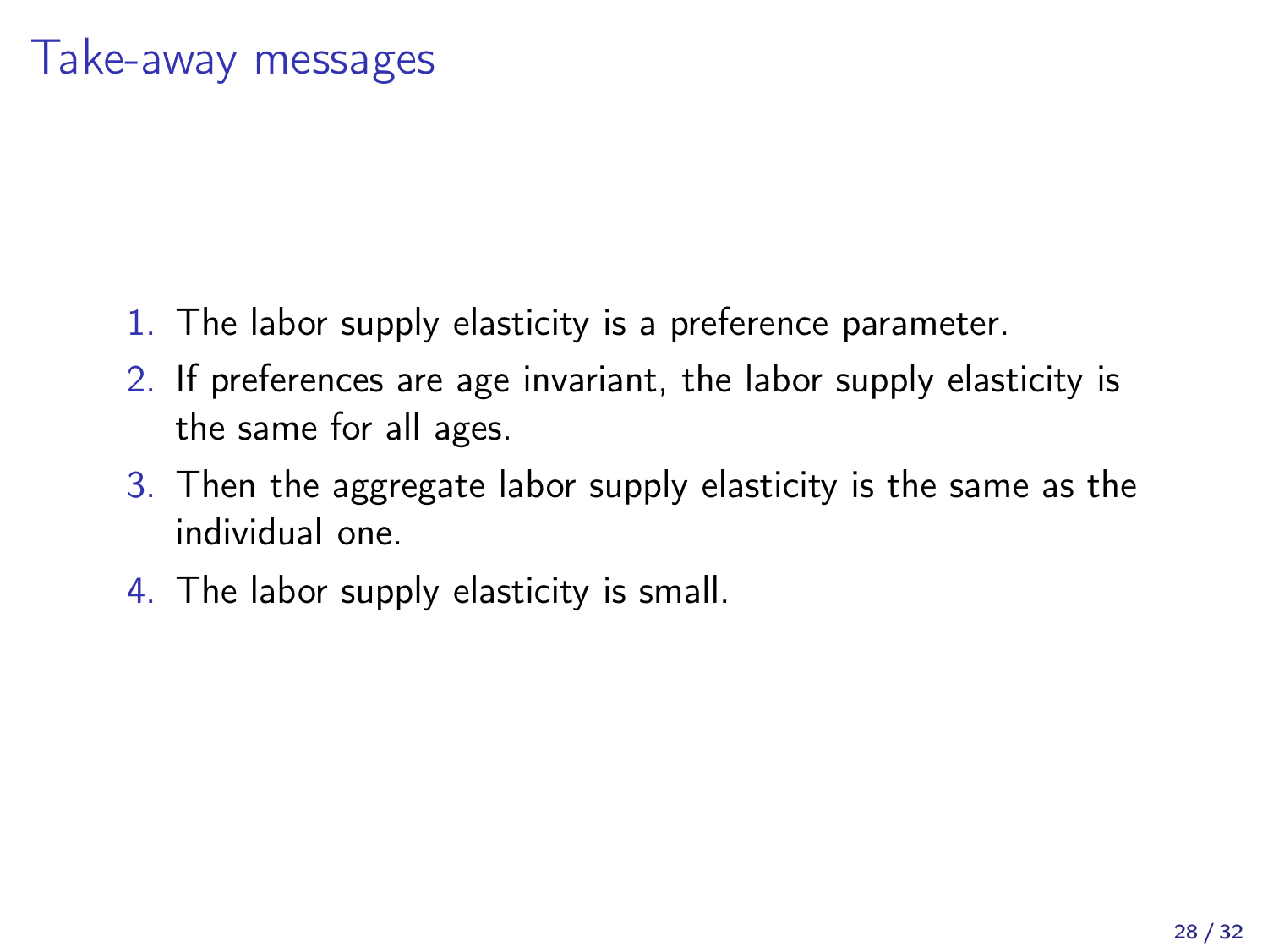## Aggregation

Now consider the same model with a nonconvexity in the mapping of hours to efficiency

- $\triangleright$  the idea: there is a fixed cost of working
- $\blacktriangleright$  accounts for the fact that many work full time

Earnings are now

$$
(1 - \tau) \, w e_a \left( h - \bar{h} \right) \tag{14}
$$

Implication: there is an extensive margin

▶ workers who would choose low hours in the standard model now choose 0 hours.

Fact: most empirical variation in hours happens along the extensive margin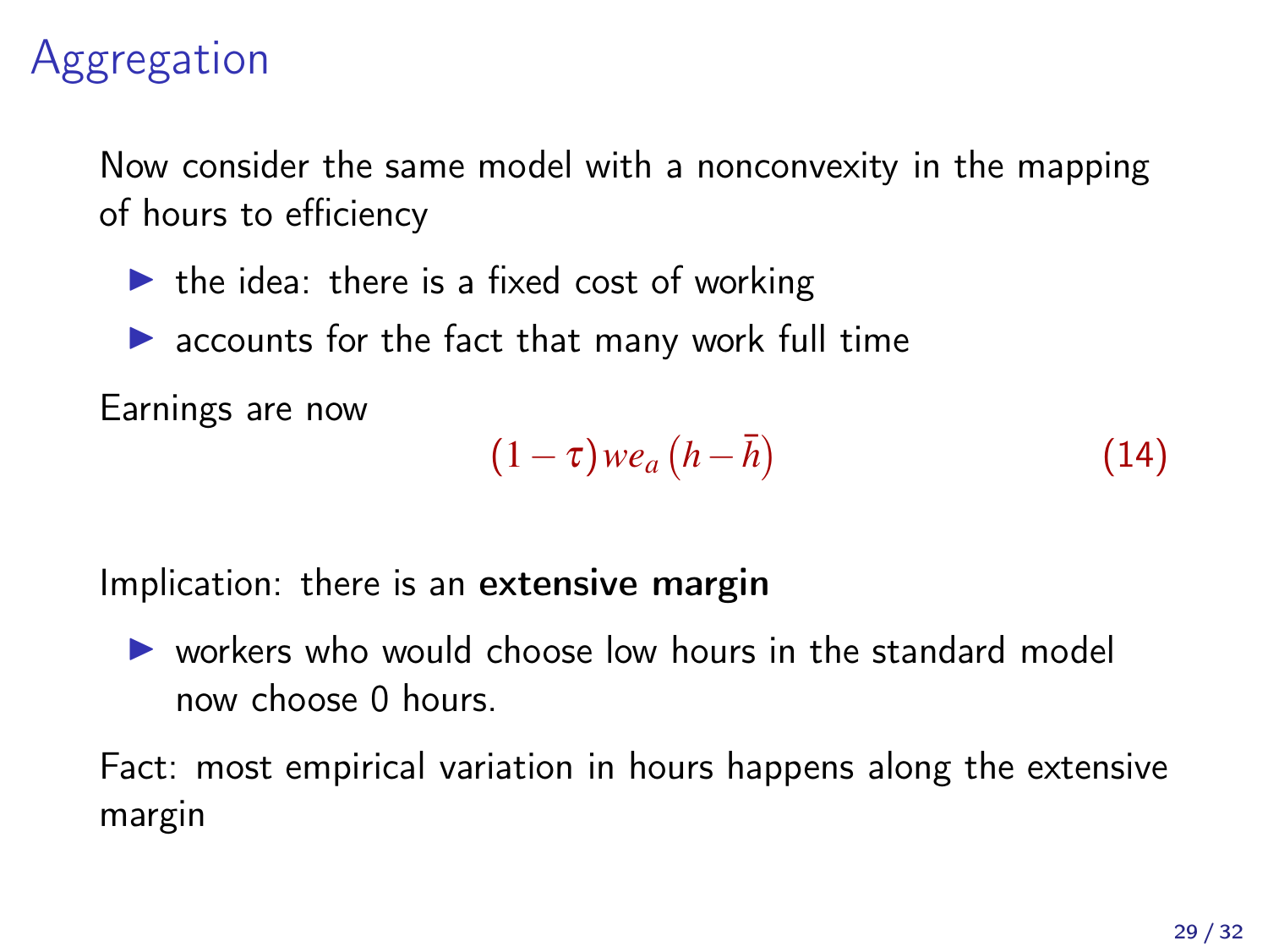### Macro results

[Rogerson and Wallenius \(2009\)](#page-31-1) calibrate such a model Results:

- 1. The estimated micro labor supply elasticity is only about half the size of  $\gamma$
- 2. The aggregate labor supply elasticity is large: a 20% increase in the tax implies a 75% decrease in labor supply

Intuition:

- ▶ small elasticity at the intensive margin (estimated by micro elasticities),
- $\triangleright$  but large elasticity at the extensive margin.
- $\triangleright$  also large changes in retirement ages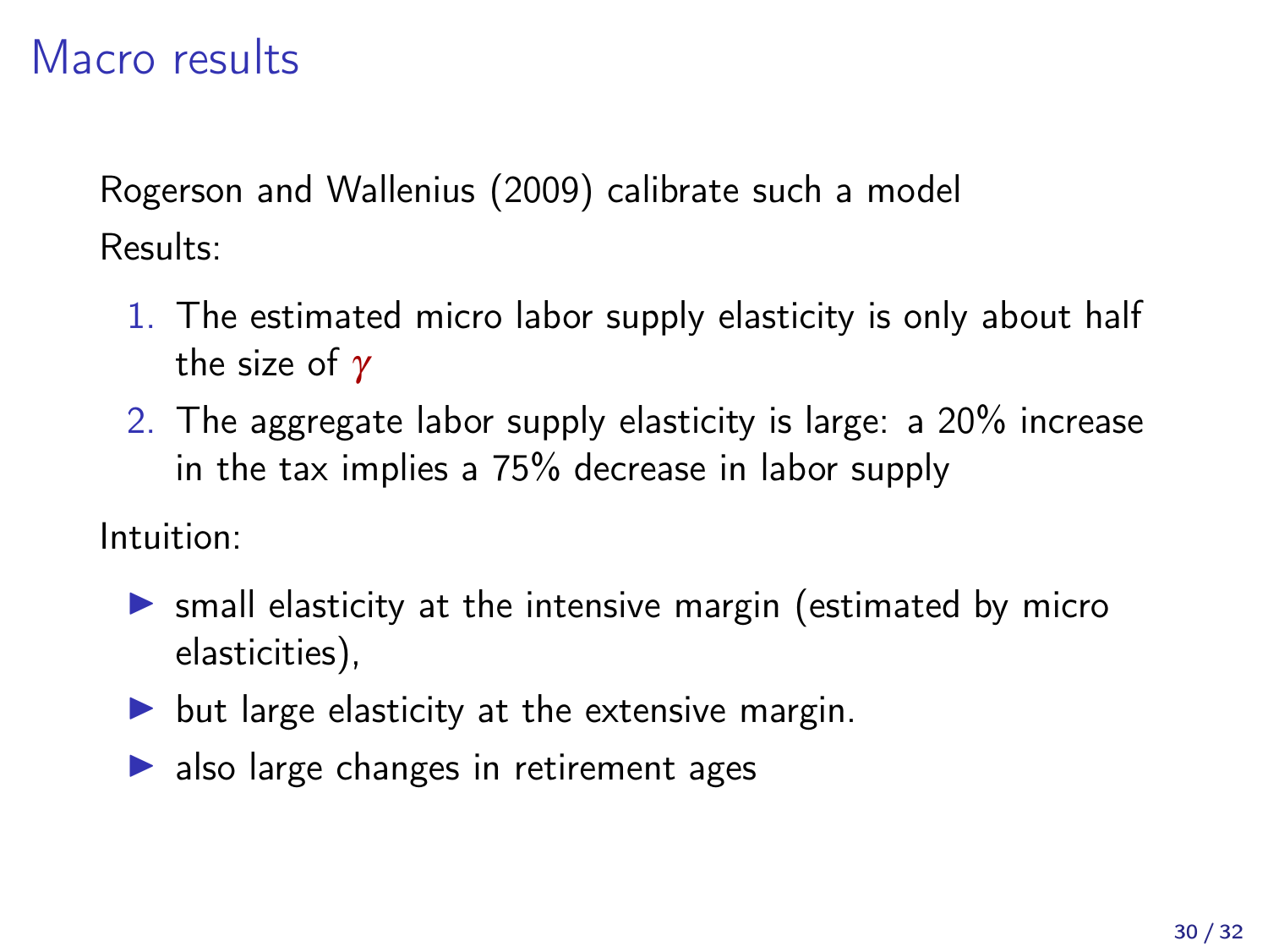## Reading

- [Acemoglu \(2009\)](#page-31-2), ch. 5.
- ▶ The labor supply elasticity material is based on [Keane and Rogerson \(2012\)](#page-31-3)